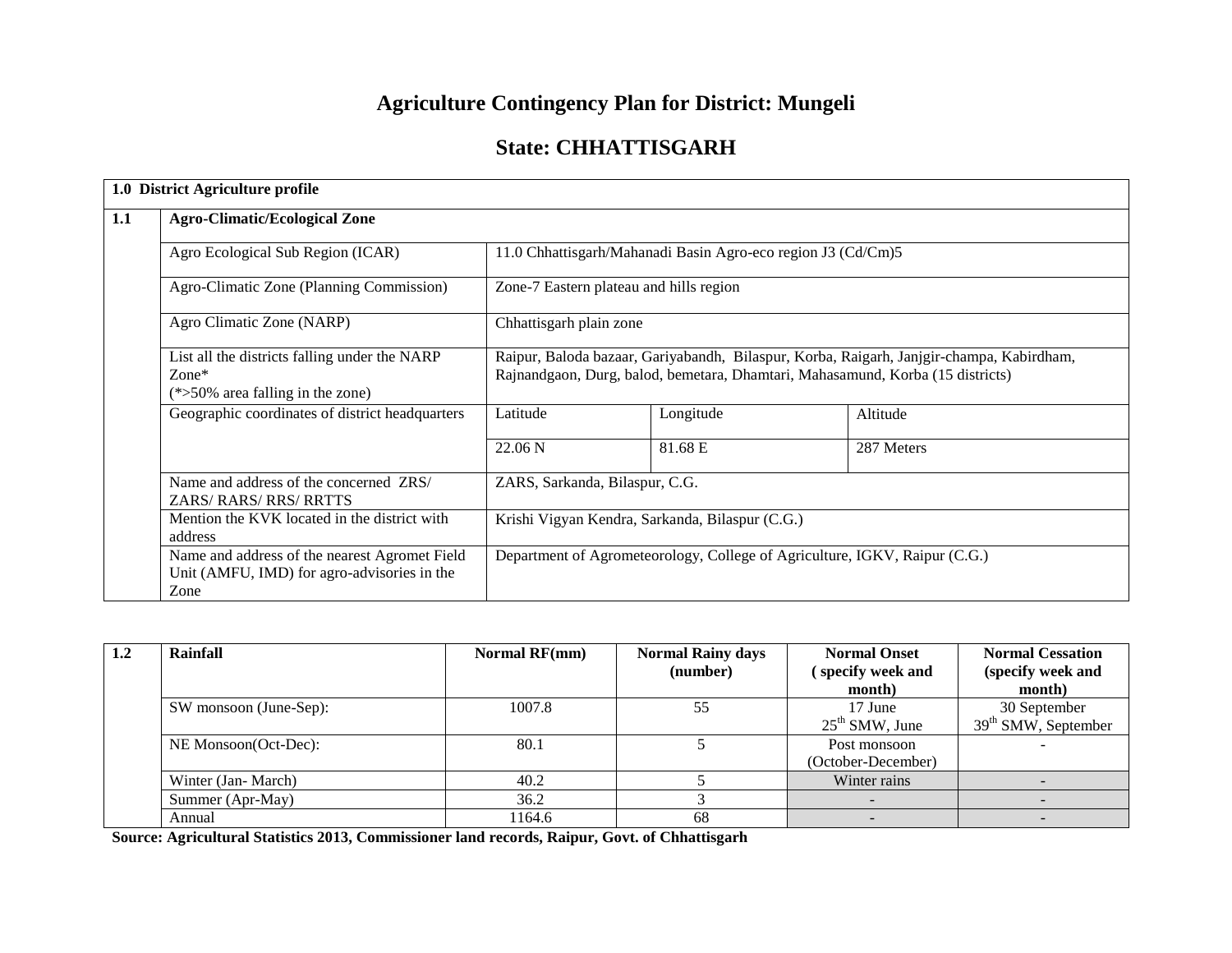| 1.3 | <b>Land use</b><br>pattern of the<br>district (latest<br>statistics) | Geographica<br>Area | Cultivabl<br>e area | Forest<br>area | Land under<br>non-<br>agricultural use | Permanent<br>pastures | Cultivable<br>wasteland | Land<br>under<br>Misc.<br>tree<br>crops<br>and<br>groves | Barren and<br>uncultivable<br>land | Current<br>fallows | Other<br>fallow<br>-3 |
|-----|----------------------------------------------------------------------|---------------------|---------------------|----------------|----------------------------------------|-----------------------|-------------------------|----------------------------------------------------------|------------------------------------|--------------------|-----------------------|
|     | Area ('000 ha)                                                       | 275.0               | 208.0               | <u>1.9</u>     | 11.6                                   | 17.6                  |                         | 0.01                                                     | 0.2                                | 1.5                | 2.6                   |

Source: Agricultural Statistics, 2013, Commissioner of land records, Raipur, Govt. of Chhattisgarh

| 1,4 | Major Soils (common names like red<br>sandy loam deep soils (etc.,)* | Area ('000 ha) | Percent $(\% )$ of total |
|-----|----------------------------------------------------------------------|----------------|--------------------------|
|     | 1. Entisol (Bhata-gravely)                                           |                |                          |
|     | 2. Inceptisol (Matasi-Sandyloam)                                     |                |                          |
|     | 3. Alfisols (Dorsa-clayloam)                                         |                |                          |
|     | 4. Vertisols (Kanhar-clayey)                                         |                |                          |
|     | 5. Vertisols unbunded (Bharri)                                       |                |                          |
|     | Total                                                                | ۰              |                          |
|     | Others (specify):                                                    | ۰              |                          |

\* mention colour, depth and texture (heavy, light, sandy, loamy, clayey etc) and give vernacular name, if any, in brackets (data source: Soil Resource Maps of NBSS & LUP)

#### **Source: Agricultural Statistics 2013, Commissioner land records, Raipur, Govt. of Chhattisgarh**

| 1.5 | <b>Agricultural land use</b> | Area $('000 ha)$ | Cropping intensity % |
|-----|------------------------------|------------------|----------------------|
|     | Net sown area                | 127.9            | 162                  |
|     | Area sown more than once     | 80.1             |                      |
|     | Gross cropped area           | 208.0            |                      |

| 1.6 | <b>Irrigation</b>    | Area ('000 ha) |  |  |  |
|-----|----------------------|----------------|--|--|--|
|     | Net irrigated area   | 60.987         |  |  |  |
|     | Gross irrigated area | 68.467         |  |  |  |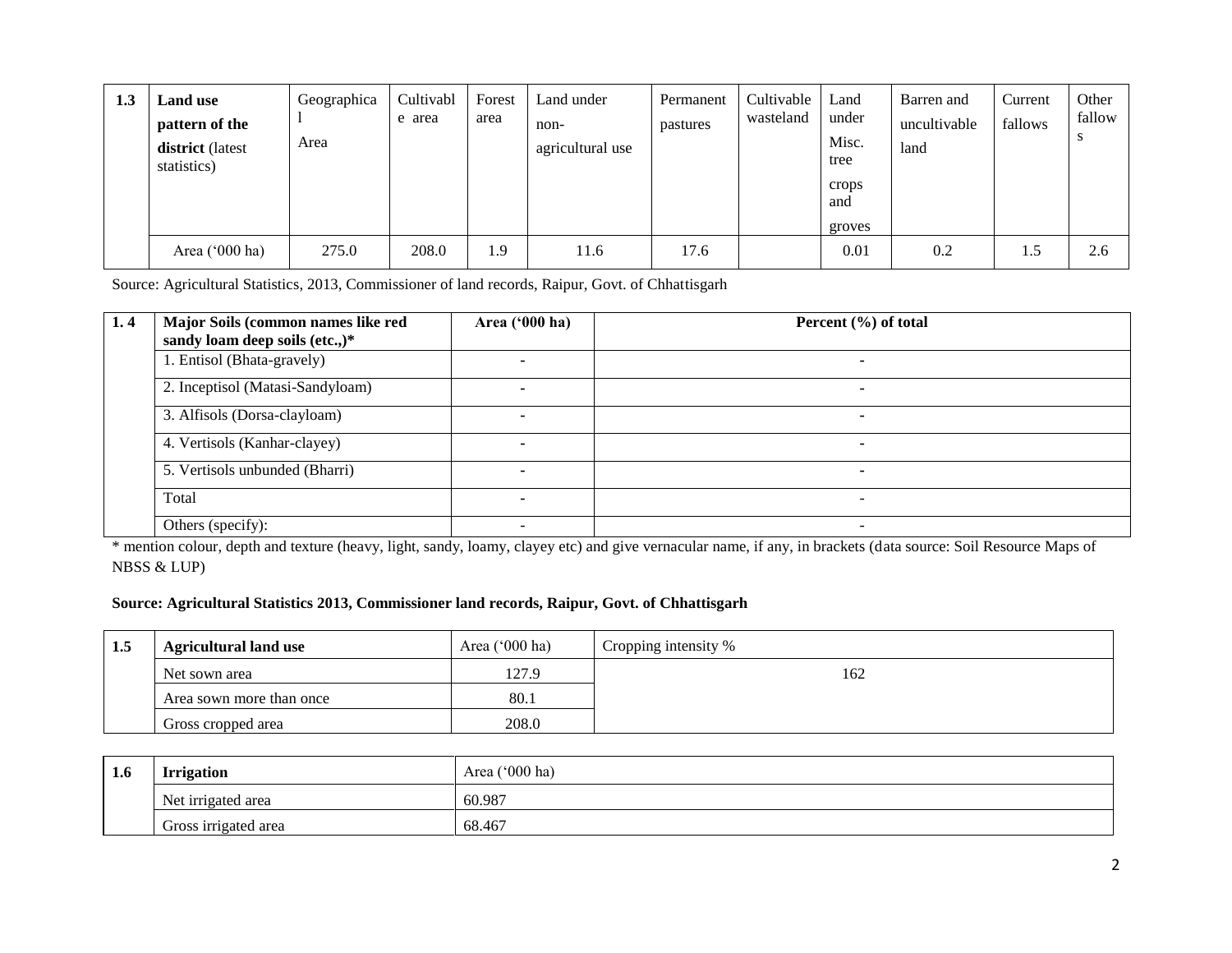| Rainfed area                                                                                               | 139.54                    |                |                                                                                                   |
|------------------------------------------------------------------------------------------------------------|---------------------------|----------------|---------------------------------------------------------------------------------------------------|
| <b>Sources of Irrigation</b>                                                                               | Number                    | Area ('000 ha) | Percentage of total irrigated area                                                                |
| Canals                                                                                                     | 33                        | 51.432         |                                                                                                   |
| Tanks                                                                                                      | 1384                      | 0.040          |                                                                                                   |
| Open wells                                                                                                 | 886                       | 0.431          |                                                                                                   |
| Bore wells                                                                                                 | 6490                      | 16.491         |                                                                                                   |
| Lift irrigation schemes                                                                                    |                           |                |                                                                                                   |
| Micro-irrigation                                                                                           |                           |                |                                                                                                   |
| Other sources (please specify)                                                                             |                           |                |                                                                                                   |
| <b>Total Irrigated Area</b>                                                                                |                           | 68.394         |                                                                                                   |
| Pump sets                                                                                                  | 4052                      |                |                                                                                                   |
| No. of Tractors                                                                                            |                           |                |                                                                                                   |
| Groundwater availability and use* (Data<br>source: State/Central Ground water<br><b>Department /Board)</b> | No. of blocks/<br>Tehsils | $(\%)$ area    | Quality of water (specify the problem<br>such as high levels of arsenic,<br>fluoride, saline etc) |
| Over exploited                                                                                             | <b>Nil</b>                |                |                                                                                                   |
| Critical                                                                                                   | Nil                       |                |                                                                                                   |
| Semi-critical                                                                                              | <b>Nil</b>                |                |                                                                                                   |
| Safe                                                                                                       | 9                         | 100            |                                                                                                   |
| Wastewater availability and use                                                                            | <b>Nil</b>                |                |                                                                                                   |

| Ground water quality                                                                                      | Potable and suitable for irrigation as well |  |  |  |  |  |  |
|-----------------------------------------------------------------------------------------------------------|---------------------------------------------|--|--|--|--|--|--|
| *over-exploited: groundwater utilization > 100%; critical: $90-100\%$ ; semi-critical: 70-90%; safe: <70% |                                             |  |  |  |  |  |  |
|                                                                                                           |                                             |  |  |  |  |  |  |

Source: Agricultural Statistics, 2013, Commissioner of land records, Govt. of Chhattisgarh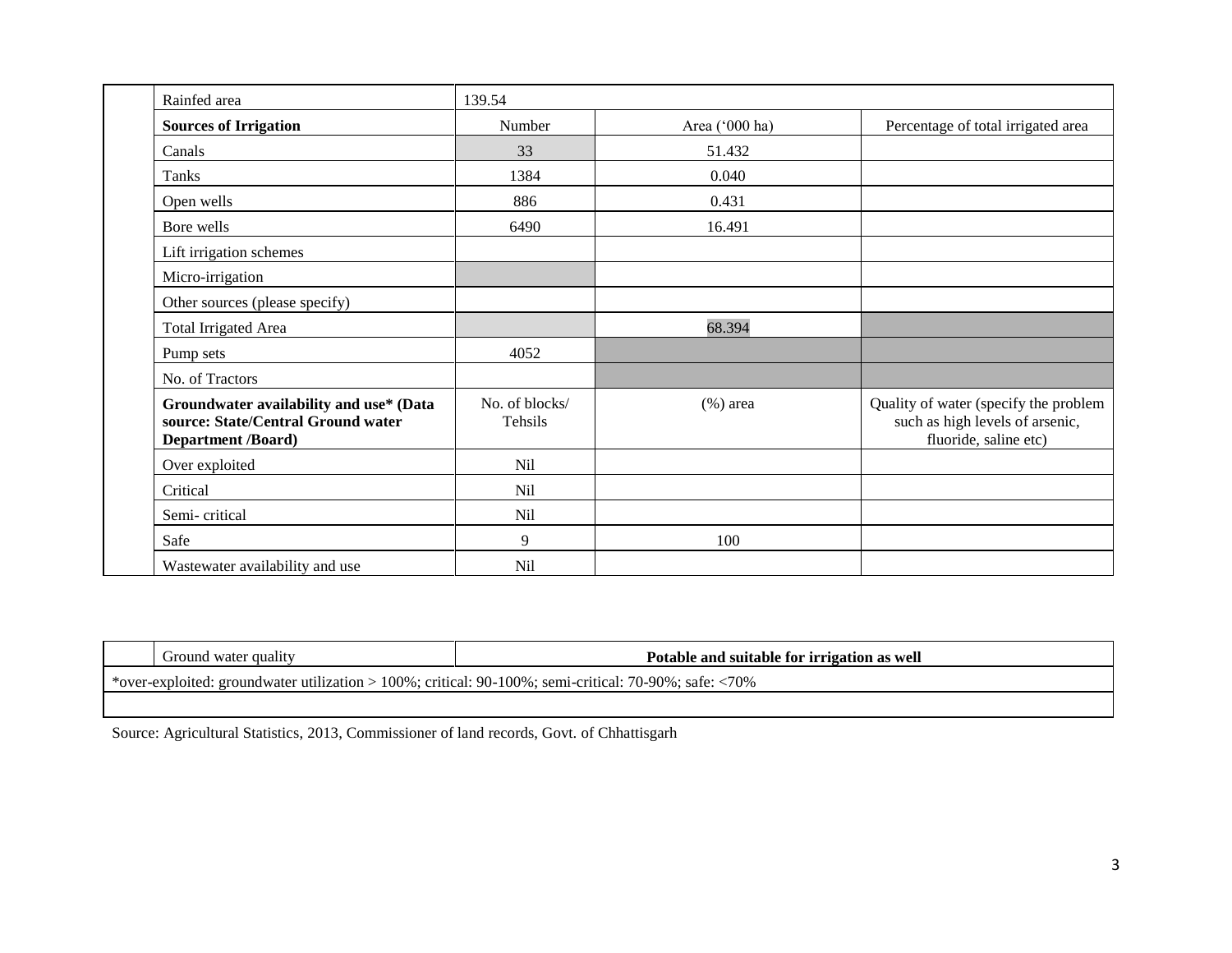#### **1.7 Area under major field crops & horticulture (as per latest figures) (2013)**

| 1.7 | S.No.<br>Major field crops<br>Area ('000 ha)<br>cultivated |                      |                          |                          |                  |                          |                          |                          |                          |                       |
|-----|------------------------------------------------------------|----------------------|--------------------------|--------------------------|------------------|--------------------------|--------------------------|--------------------------|--------------------------|-----------------------|
|     |                                                            |                      |                          | <b>Kharif</b>            |                  |                          | Rabi                     |                          |                          |                       |
|     |                                                            |                      | <b>Irrigated</b>         | <b>Rainfed</b>           | <b>Total</b>     | <b>Irrigated</b>         | <b>Rainfed</b>           | <b>Total</b>             | <b>Summer</b>            | <b>Grand</b><br>total |
|     | $\mathbf{1}$                                               | Rice                 | 600.986                  | 47.934                   | 108.920          | $\sim$                   | $\sim$                   | $\sim$                   | $\blacksquare$           | 108.920               |
|     | $\overline{2}$                                             | Wheat                | $\equiv$                 | $\equiv$                 | $\blacksquare$   | 2.841                    | 2.893                    | 5.734                    | $\equiv$                 | 5.734                 |
|     | $\overline{3}$                                             | Jowar                | $\omega$                 | 0.001                    | 0.001            | $\overline{\phantom{a}}$ | $\overline{\phantom{a}}$ | $\overline{\phantom{a}}$ | $\equiv$                 | 0.001                 |
|     | $\overline{4}$                                             | Maize                | $\blacksquare$           | 0.201                    | 0.201            | $\blacksquare$           | $\overline{\phantom{a}}$ | $\blacksquare$           | $\overline{a}$           | 0.201                 |
|     | 5                                                          | Millets              | $\equiv$                 | 0.667                    | 0.667            | $\overline{\phantom{a}}$ | $\overline{\phantom{a}}$ | $\blacksquare$           | $\overline{\phantom{a}}$ | 0.667                 |
|     | 6.                                                         | <b>Total Cereals</b> | $\blacksquare$           | $\blacksquare$           | $\omega$         | ۰                        | $\blacksquare$           | $\blacksquare$           | $\blacksquare$           | 115.524               |
|     | 7.                                                         | Pigeonpea            | $\blacksquare$           | 1.745                    | 1.745            | $\blacksquare$           | $\overline{\phantom{a}}$ | $\blacksquare$           | $\overline{\phantom{a}}$ | 1.745                 |
|     | 8.                                                         | Gram                 | $\equiv$                 | $\mathbf{u}$             | $\blacksquare$   | 15.808                   | $\omega$                 | 15.808                   | $\mathbb{L}$             | 15.808                |
|     | 9.                                                         | GreenGram            | $\equiv$                 | 0.019                    | 0.019            | 0.002                    | $\omega$                 | 0.002                    | $\mathbb{L}$             | 0.021                 |
|     | 10.                                                        | <b>BlackGram</b>     | $\equiv$                 | 0.087                    |                  | 0.041                    | $\blacksquare$           | 0.041                    | $\mathbb{L}$             | 0.128                 |
|     | 11.                                                        | HorseGram            | $\blacksquare$           | $\mathbf{0}$             | $\boldsymbol{0}$ | $\Box$                   | $\overline{\phantom{a}}$ | $\equiv$                 | $\blacksquare$           | $\overline{0}$        |
|     | 12.                                                        | Pea                  | $\overline{\phantom{a}}$ | $\blacksquare$           | $\blacksquare$   | 0.246                    | $\blacksquare$           | 0.246                    | $\blacksquare$           | 0.246                 |
|     | 13.                                                        | Lentil               | $\overline{\phantom{a}}$ | $\blacksquare$           | $\blacksquare$   | $\overline{\phantom{a}}$ | 0.843                    | 0.843                    | $\blacksquare$           | 0.843                 |
|     | 14.                                                        | Lathyrus             | $\blacksquare$           | $\blacksquare$           | $\blacksquare$   | $\sim$                   | 62.985                   | 62.985                   | $\blacksquare$           | 62.985                |
|     | 15.                                                        | <b>Total Pulses</b>  | $\blacksquare$           | $\blacksquare$           | $\blacksquare$   | $\blacksquare$           | $\blacksquare$           | $\blacksquare$           | $\blacksquare$           | 81.901                |
|     | 16.                                                        | Rapeseed-mustard     | $\blacksquare$           | $\blacksquare$           | $\blacksquare$   | $\overline{\phantom{a}}$ | 0.042                    | $\blacksquare$           | $\equiv$                 | 0.042                 |
|     | 17.                                                        | Linseed              | $\blacksquare$           | $\overline{\phantom{a}}$ | $\blacksquare$   | $\blacksquare$           | 0.345                    | $\omega$                 | $\equiv$                 | 0.345                 |
|     | 18.                                                        | Groundnut            | $\blacksquare$           | 0.759                    | 0.759            |                          | $\Box$                   | $\blacksquare$           | $\overline{a}$           | 0.759                 |
|     | 19.                                                        | Sesame               | $\blacksquare$           | 0.056                    | 0.056            | $\overline{\phantom{a}}$ | $\blacksquare$           | $\blacksquare$           | $\blacksquare$           | 0.056                 |
|     | 20.                                                        | Soybean              | $\equiv$                 | 5.386                    | 5.386            | $\sim$                   | $\blacksquare$           | $\omega$                 | $\equiv$                 | 5.386                 |
|     | 21.                                                        | Sunflower            | $\blacksquare$           | $\overline{\phantom{a}}$ | $\blacksquare$   | $\blacksquare$           | $\blacksquare$           | $\blacksquare$           | $\blacksquare$           |                       |
|     | 22.                                                        | Safflower            | $\blacksquare$           | $\overline{\phantom{a}}$ | $\blacksquare$   | $\blacksquare$           | 0.134                    | $\overline{\phantom{a}}$ | $\blacksquare$           | 0.134                 |
|     | 23                                                         | Niger                | $\blacksquare$           | $\blacksquare$           | $\blacksquare$   | $\blacksquare$           | $\boldsymbol{0}$         | $\blacksquare$           | $\blacksquare$           | $\boldsymbol{0}$      |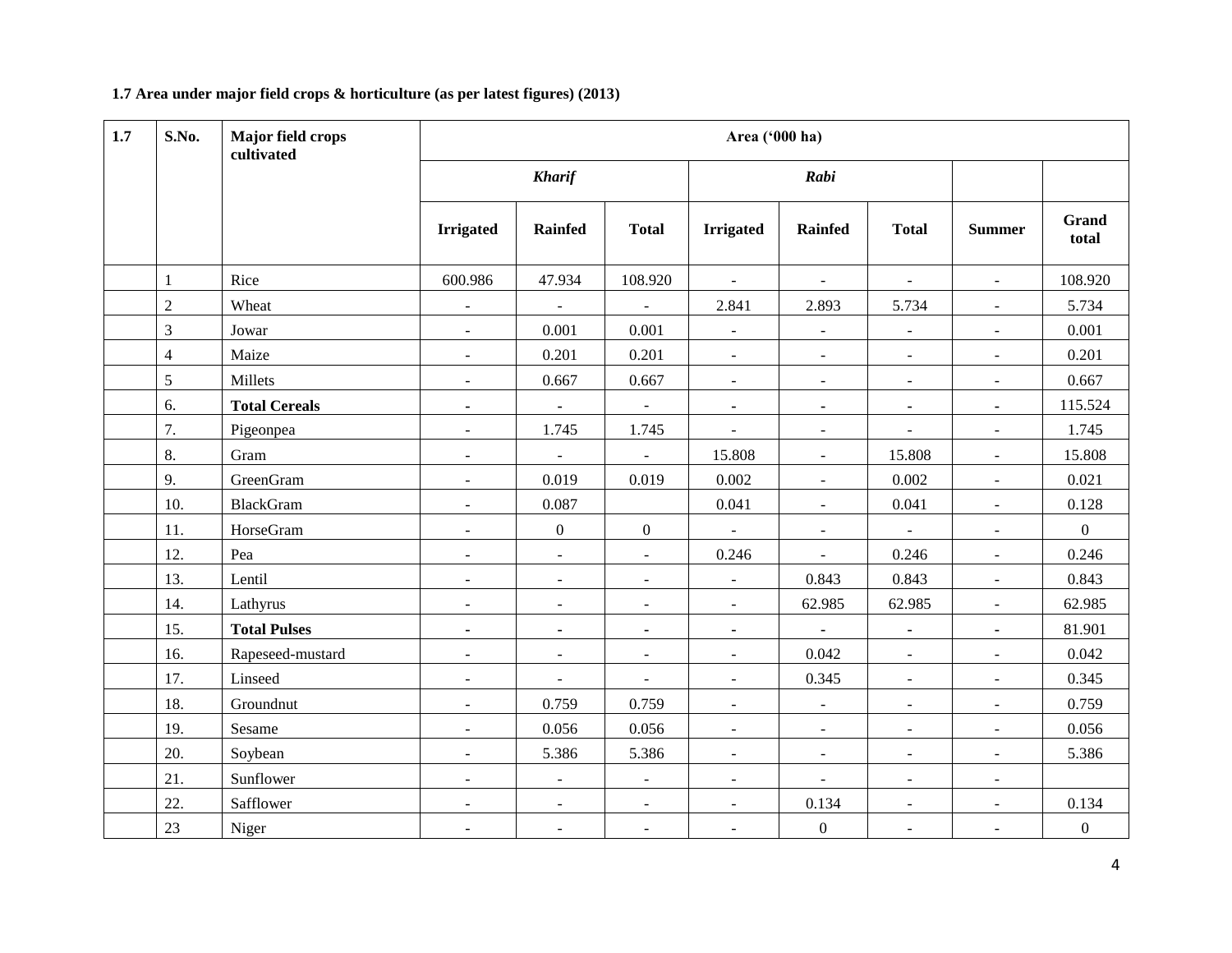| 24.                  | <b>Total Oilseeds</b> |  |       |  |  | 6.449 |
|----------------------|-----------------------|--|-------|--|--|-------|
| 25.                  | Vegetables            |  |       |  |  | 2.182 |
| 26.                  | Sugarcane             |  | 0.399 |  |  | 0.399 |
| 27<br>$\overline{a}$ | <b>All Crops</b>      |  |       |  |  |       |

Source: Agricultural Statistics, 2009, Commissioner of land records, Govt. of Chhattisgarh

| S.No.          | Horticulture crops - Fruits |                          | Area (' 000 ha)          |                          |
|----------------|-----------------------------|--------------------------|--------------------------|--------------------------|
|                |                             | Total                    | Irrigated                | Rainfed                  |
|                | Mango                       | 0.202                    | $\blacksquare$           | $\overline{a}$           |
| $\overline{2}$ | Banana                      | 0.012                    | ÷.                       | $\overline{\phantom{a}}$ |
| 3              | Papaya                      | $\overline{0}$           | $\overline{\phantom{a}}$ | $\overline{\phantom{0}}$ |
| $\overline{4}$ | Gauva                       | 0.264                    | ÷                        | ÷                        |
| $\sqrt{5}$     | Lemon                       | $\sim$                   | $\overline{a}$           | $\blacksquare$           |
| 6              | Jack Fruit                  | $\sim$                   | $\overline{\phantom{a}}$ | ٠                        |
| $\tau$         | Custard Apple               | $\overline{\phantom{a}}$ | $\overline{\phantom{a}}$ | ٠                        |
| $\,8\,$        | Others                      | $\overline{\phantom{a}}$ | $\blacksquare$           | ÷.                       |
| Total          | All fruits                  | 0.493                    | $\overline{a}$           | $\overline{a}$           |
|                | Horticulture crops -        | Total                    | Irrigated                | Rainfed                  |
|                | Vegetables                  |                          |                          |                          |
|                | Cauliflower                 | 0.095                    | 0.095                    | $\blacksquare$           |
| $\overline{2}$ | Cabbage                     | 0.059                    | 0.059                    | $\overline{\phantom{0}}$ |
| 3              | <b>Brinjal</b>              | 0.410                    | 0.410                    | $\blacksquare$           |
| $\overline{4}$ | Tomato                      | 0.455                    | 0.455                    | $\overline{a}$           |
| 5              | Bhendi                      | 0.415                    | 0.415                    | $\blacksquare$           |
| 6              | Potato                      | 0.123                    | 0.123                    | $\qquad \qquad -$        |
| $\overline{7}$ | Cowpea                      | $\overline{\phantom{a}}$ | $\blacksquare$           | $\overline{\phantom{a}}$ |
| $\,8\,$        | Leafy Vegetables            | $\blacksquare$           | $\sim$                   | $\overline{\phantom{0}}$ |
| 9.             | Arbi                        | 0.008                    | 0.008                    | ٠                        |
| 12             | Others                      | 0.380                    | 0.380                    | ٠                        |
| 13             | Spices                      | 0.671                    | $\blacksquare$           | ٠                        |
| 14.            | All vegetables              | 2.182                    | $\sim$                   | $\overline{\phantom{a}}$ |

Source: Directorate of Horticulture, Govt. of Chhattisgarh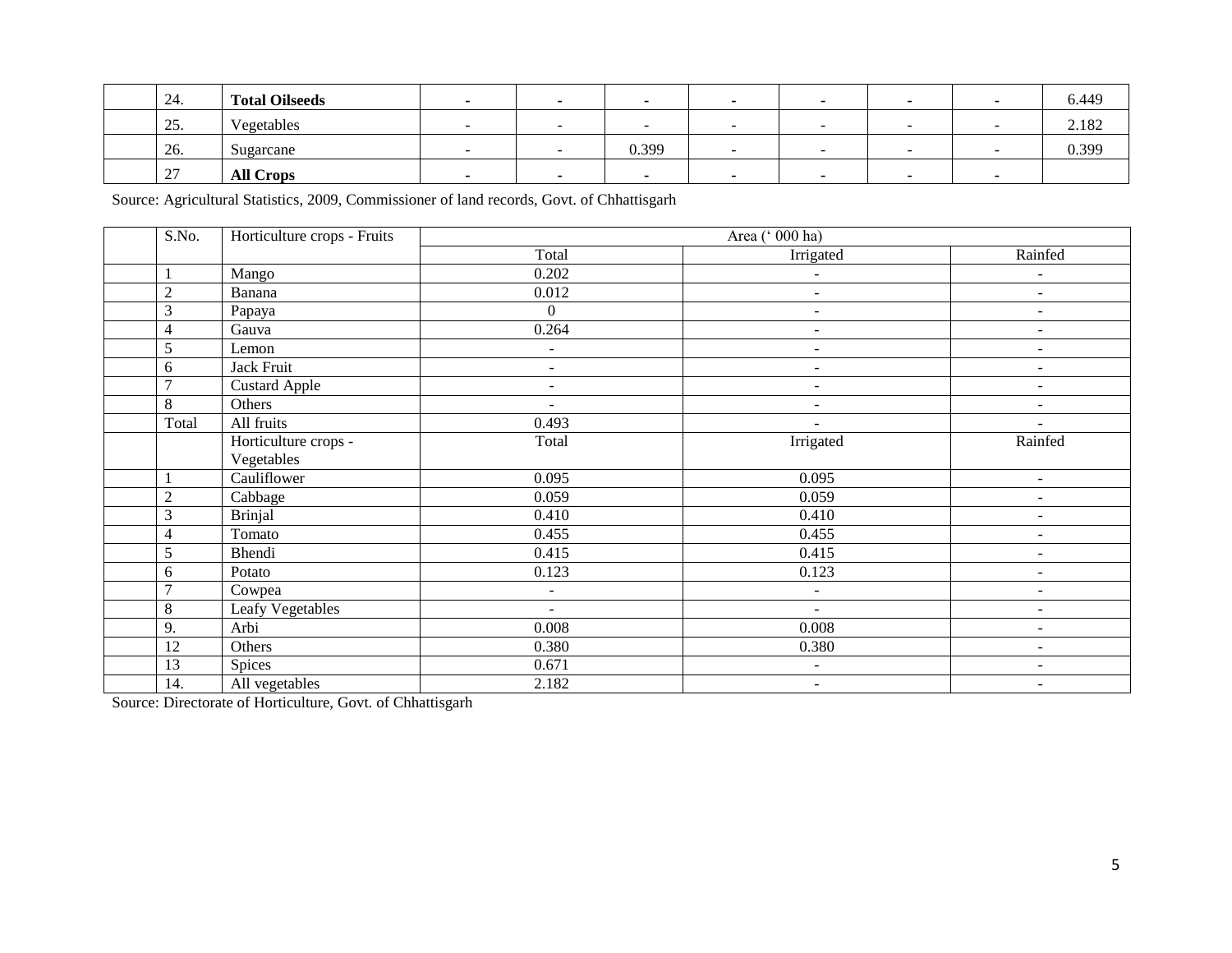| 1.11    | Name of              |                                 | <b>Kharif</b>                                                                                   |                                 | Rabi                     | <b>Summer</b>                   |                          | <b>Total</b>                    |                         | Crop residue                      |
|---------|----------------------|---------------------------------|-------------------------------------------------------------------------------------------------|---------------------------------|--------------------------|---------------------------------|--------------------------|---------------------------------|-------------------------|-----------------------------------|
|         | crop                 | Production<br>$(000 \text{ m})$ | Productivity<br>(kg/ha)                                                                         | Production<br>$(000 \text{ m})$ | Productivity<br>(kg/ha)  | Production<br>$(000 \text{ m})$ | Productivity<br>(kg/ha)  | Production<br>$(000 \text{ m})$ | Productivity<br>(kg/ha) | as fodder<br>$(000 \text{ tons})$ |
|         |                      |                                 | Major Field crops (Crops to be identified based on total acreage)                               |                                 |                          |                                 |                          |                                 |                         |                                   |
| Crop 1  | Rice                 | 245.868                         | 2258                                                                                            | $\sim$                          | $\sim$                   | $\sim$                          | $\sim$                   | 245.868                         | 2257                    |                                   |
| Crop 2  | <b>Black</b><br>Gram | 0.032                           | 250                                                                                             |                                 |                          |                                 |                          | 0.032                           | 250                     |                                   |
| Crop 3  | Maize                | 0.357                           | 1826                                                                                            |                                 |                          | $\overline{\phantom{a}}$        |                          | 0.357                           | 1826                    |                                   |
| Crop 4  | Pigeonpea            | 1.150                           | 666                                                                                             |                                 |                          | $\overline{a}$                  | $\sim$                   | 1.150                           | 666                     |                                   |
| Crop 5  | Groundnut            | 0.965                           | 1272                                                                                            | $\sim$                          | $\overline{\phantom{a}}$ | $\sim$                          | $\sim$                   | 0.965                           | 1272                    | $\overline{\phantom{a}}$          |
| Crop 6  | Wheat                | $\blacksquare$                  | $\blacksquare$                                                                                  | 8.276                           | 1443                     | $\sim$                          | $\sim$                   | 8.276                           | 1444                    | $\blacksquare$                    |
| Crop 7  | Lathyrus             | $\blacksquare$                  | $\overline{\phantom{a}}$                                                                        | 35.456                          | 563                      | $\overline{\phantom{a}}$        |                          | 35.456                          | 563                     |                                   |
| Crop 8  | Linseed              | $\blacksquare$                  | $\overline{\phantom{a}}$                                                                        | 0.144                           | 418                      | $\blacksquare$                  |                          | 0.144                           | 418                     |                                   |
| Crop 9  | Gram                 |                                 |                                                                                                 | 19.975                          | 1264                     | $\overline{a}$                  | ÷.                       | 19.975                          | 1264                    |                                   |
| Crop 10 | Soybean              | 9.344                           | 1588                                                                                            |                                 | $\sim$                   | $\overline{a}$                  | $\overline{a}$           | 9.344                           | 1588                    |                                   |
|         | All crops            | 257.716                         |                                                                                                 | 63.851                          |                          |                                 | $\blacksquare$           | 321.567                         |                         |                                   |
|         |                      |                                 | Major Horticultural crops (Crops to be identified based on total acreage) – Fruits & Vegetables |                                 |                          |                                 |                          |                                 |                         |                                   |
| Crop 1  | Spices               | $\blacksquare$                  | $\overline{\phantom{a}}$                                                                        |                                 |                          | $\overline{\phantom{a}}$        | $\overline{\phantom{a}}$ | 44.603                          |                         |                                   |
| Crop 2  | Cabbage              | $\blacksquare$                  | ٠                                                                                               |                                 | $\blacksquare$           | $\blacksquare$                  | $\sim$                   | 17.641                          | $\sim$                  |                                   |
| Crop 3  | Cowpea               |                                 |                                                                                                 |                                 |                          |                                 |                          | 21.302                          |                         |                                   |

### **1.11 Production and Productivity of major crops** (Average of last 5 years: 2004, 05, 06, 07, 08; specify years)

Source: Agricultural Statistics, 2013, Commissioner of land records, Govt. of Chhattisgarh

| 1.12 | Sowing window for 5 major<br>field crops<br>(start and end of normal<br>sowing period) | Rice                  | Black gram            | Maize               | Pigeon pea          | Ground nut            |
|------|----------------------------------------------------------------------------------------|-----------------------|-----------------------|---------------------|---------------------|-----------------------|
|      | Kharif-Rainfed                                                                         | $17$ June - $05$ July | $20$ June - $30$ June | $20$ June - 05 July | $25$ June - 15 July | $20$ June - $30$ June |
|      | Kharif-Irrigated                                                                       | $05$ June - 15 june   |                       | 15 april - 30 april |                     |                       |
|      |                                                                                        | Lathvrus              | Gram                  | Wheat               | <b>Summer Rice</b>  | <b>Linseed</b>        |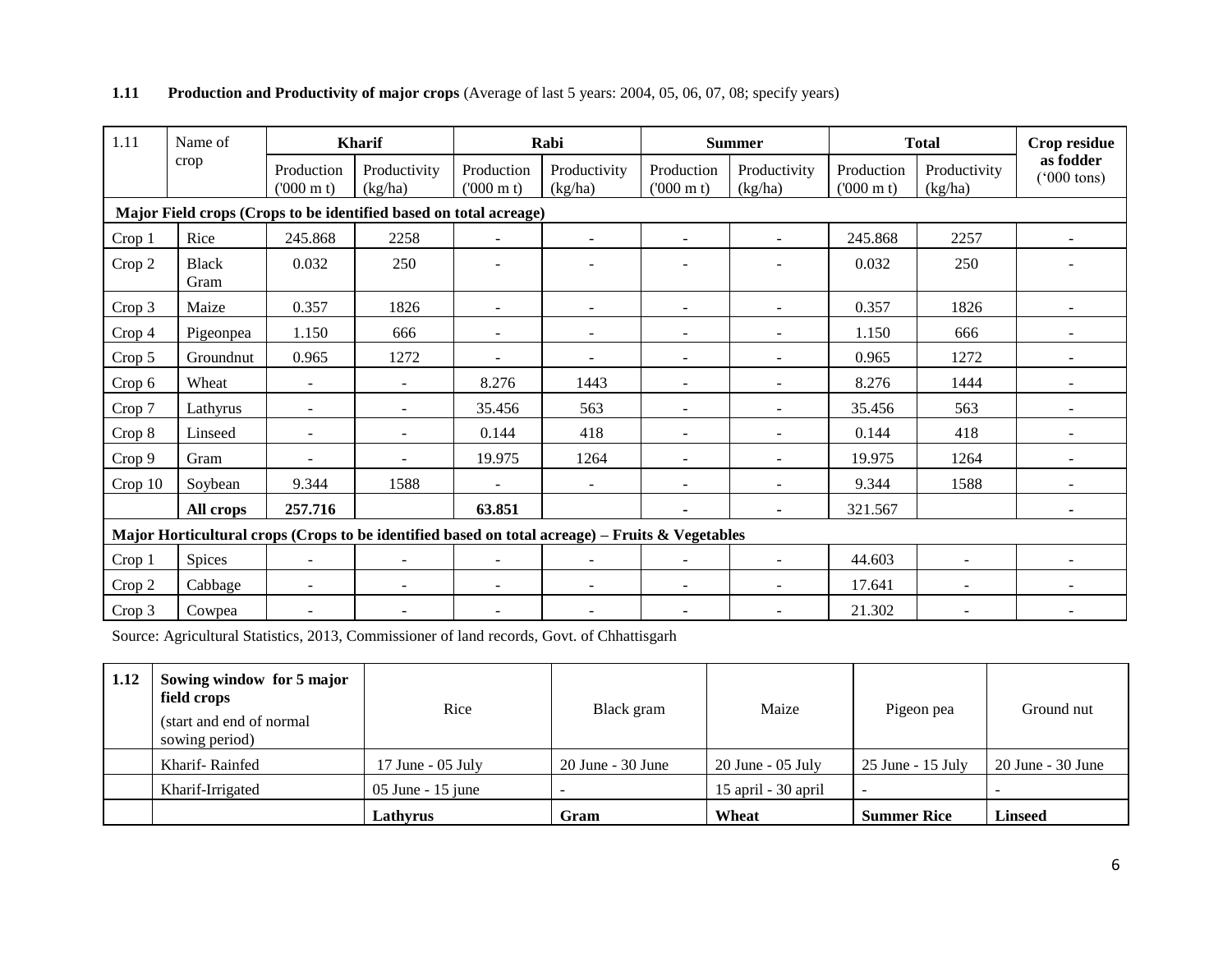| Rainfed<br>Rabi- | 20 Oct-30 Oct | t - 05 Nov<br>$25$ Oct -   |                       |                        | 30 Oct<br>$20$ Oct - |
|------------------|---------------|----------------------------|-----------------------|------------------------|----------------------|
| Rabi-Irrigated   |               | 30 Nov<br>$15$ Nov $\cdot$ | $20$ Nov<br>$-05$ Dec | $25$ Nov -<br>$15$ Dec |                      |

| 1.13 | What is the major contingency the district is prone to? (Tick mark) | Regular                   | <b>Occasional</b>         | <b>None</b>               |
|------|---------------------------------------------------------------------|---------------------------|---------------------------|---------------------------|
|      | Drought                                                             | $\boldsymbol{\mathsf{x}}$ | ✓                         | x                         |
|      | Flood                                                               | $\boldsymbol{\mathsf{x}}$ | $\boldsymbol{\mathsf{x}}$ | x                         |
|      | Cyclone                                                             | $\boldsymbol{\mathsf{x}}$ | ×                         | x                         |
|      | Hail storm                                                          | $\boldsymbol{\mathsf{x}}$ | $\boldsymbol{\mathsf{x}}$ | $\boldsymbol{\mathsf{x}}$ |
|      | Heat wave                                                           | $\boldsymbol{\mathsf{x}}$ |                           | ×                         |
|      | Cold wave                                                           | $\boldsymbol{\mathsf{x}}$ | ✓                         | ×                         |
|      | Frost                                                               | $\boldsymbol{\mathsf{x}}$ | ×                         | ×                         |
|      | Sea water intrusion                                                 | $\boldsymbol{\mathsf{x}}$ | $\boldsymbol{\mathsf{x}}$ | ×                         |
|      | Pests and disease outbreak (specify)                                |                           |                           |                           |
|      | 1. Rice - Stem borer, WBPH, leaf hopper                             |                           |                           |                           |
|      | Black gram - Yellow vein mosaic, hairy caterpillar<br>2.            |                           |                           |                           |
|      | Pigeon pea - Pod borer complex, wilt<br>3.                          |                           |                           |                           |
|      | Groundnut - Tikka disease<br>4.                                     |                           |                           |                           |
|      | Others (specify)                                                    |                           |                           |                           |

| 1.14 | Include Digital maps of<br>the district for | Location map of district within State as Annexure I | Enclosed: Yes |
|------|---------------------------------------------|-----------------------------------------------------|---------------|
|      |                                             | Mean annual rainfall as Annexure 2                  | Enclosed: Yes |
|      |                                             | Soil map as Annexure 3                              | Enclosed: No  |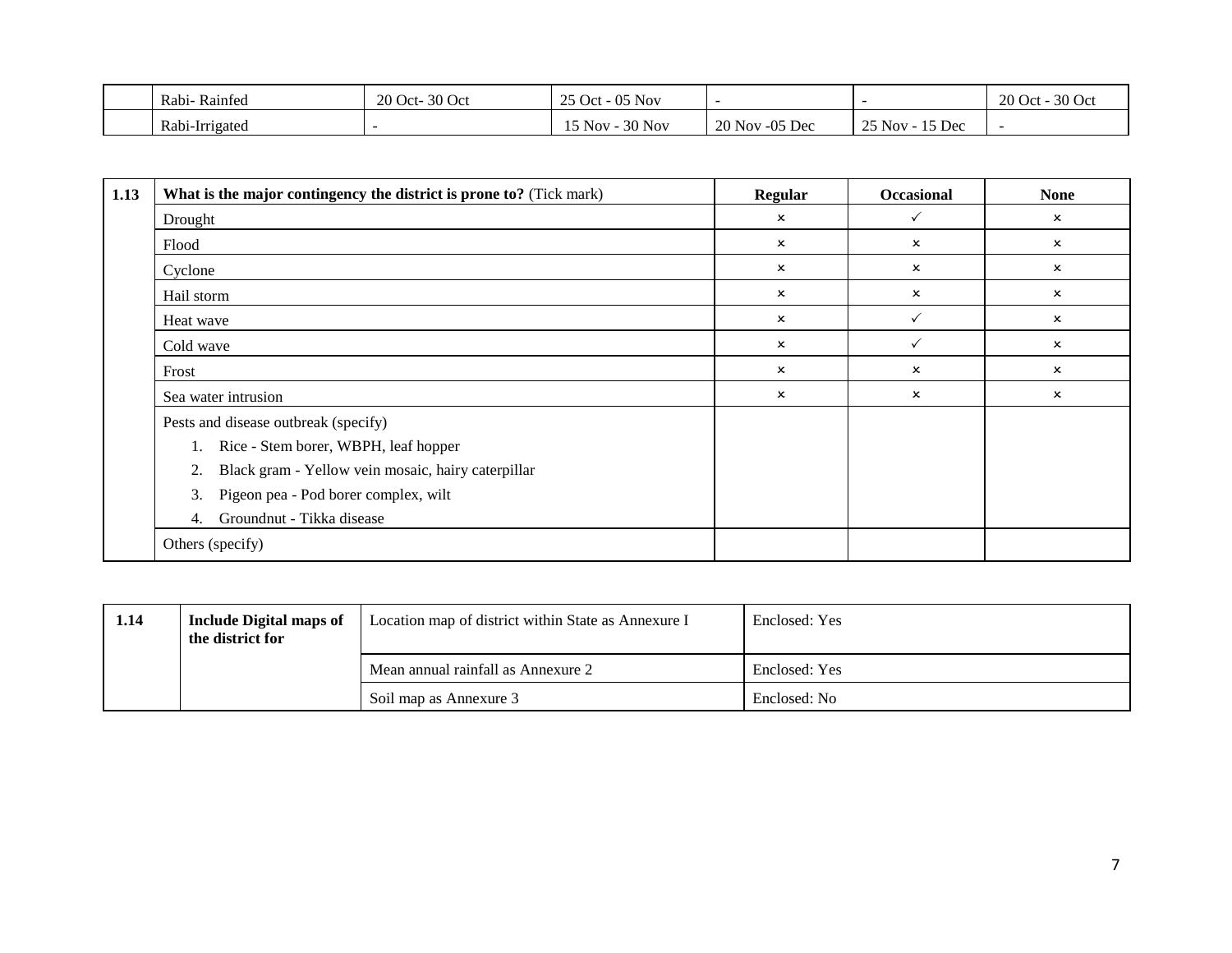

Annexure I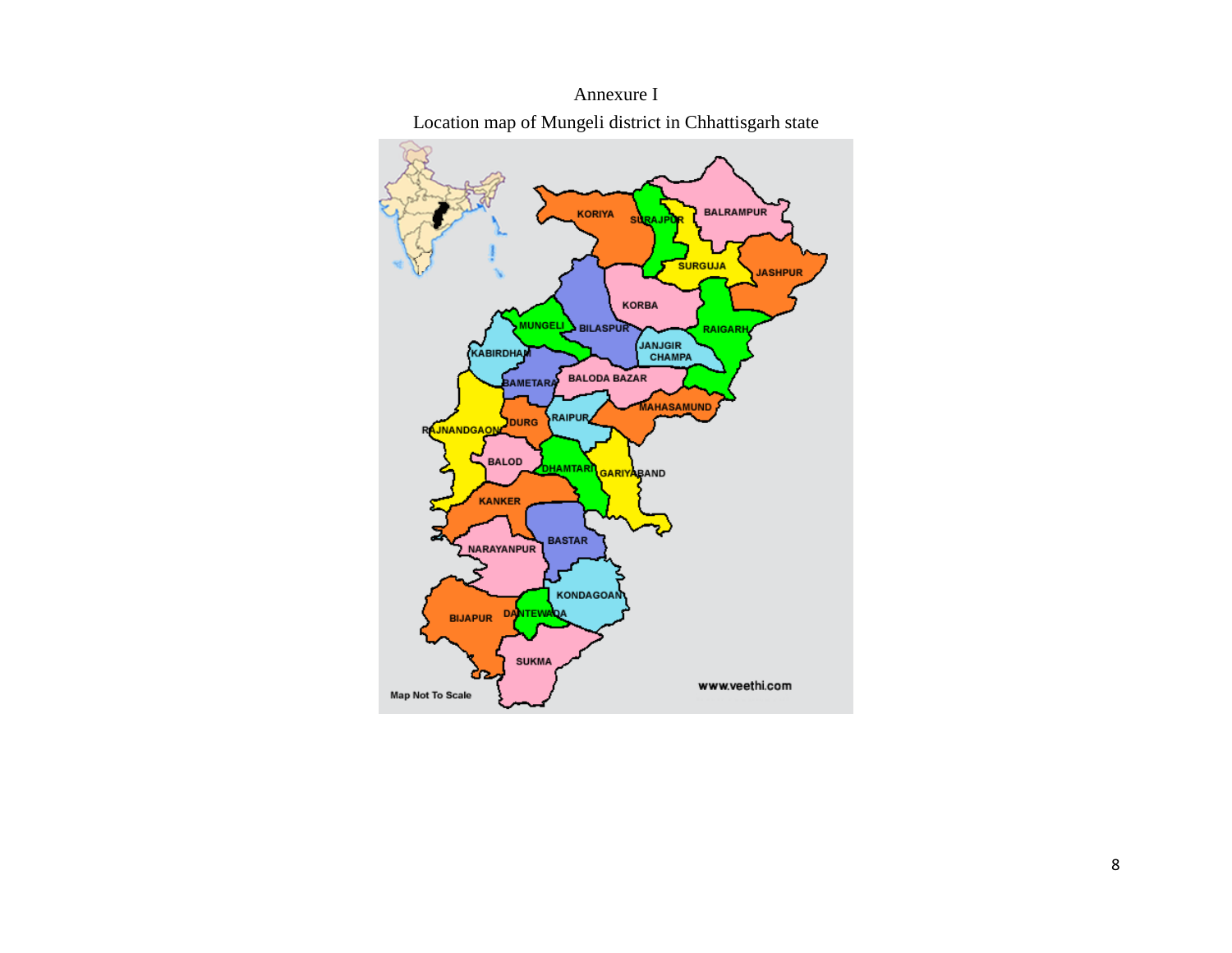Annexure 2 Average month-wise rainfall(mm) in Mungeli district

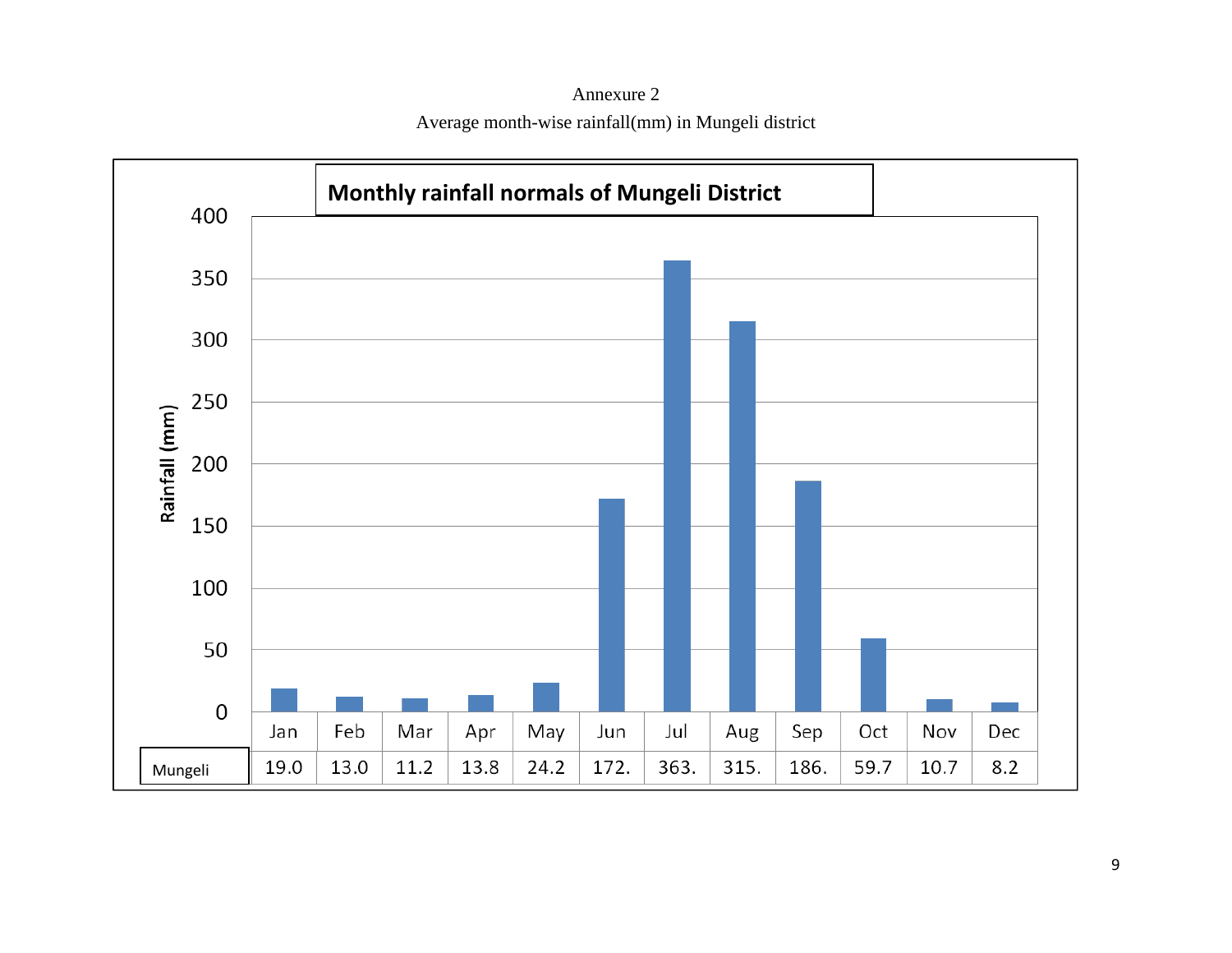#### **2.0 Strategies for weather related contingencies**

#### **2.1 Drought**

#### **2.1.1 Rainfed situation**

| <b>Condition</b>                                                                          |                                                                   |                                                                                                                                                                                                                       |                                                       | <b>Suggested Contingency measures</b> |                                           |
|-------------------------------------------------------------------------------------------|-------------------------------------------------------------------|-----------------------------------------------------------------------------------------------------------------------------------------------------------------------------------------------------------------------|-------------------------------------------------------|---------------------------------------|-------------------------------------------|
| <b>Early season</b><br>drought (delayed<br>onset)                                         | <b>Major Farming</b><br>situation                                 | <b>Normal Crop / Cropping</b><br>system                                                                                                                                                                               | Change in crop / cropping<br>system including variety | <b>Agronomic measures</b>             | <b>Remarks</b> on<br>Implementation       |
| Delay by 2 weeks<br>(July first week)*<br><b>(REFER TO</b><br><b>THE MATRIX</b><br>TABLE) | 1) Farming<br>situation:<br>Unbunded shallow<br>light soils       | Cropping system 1: Maize<br>Maize-Hishell, P 3785, Bio<br>9681, 900M, Seedtech 2324,<br>Pro 4640, DMH 117, Pro<br>Agro- 4212 PEM 1, VH -<br>9,17HQPM-1 NMH-731NK-<br>30, NMH-803KMH-3426<br>Cropping system 2: Pulses |                                                       |                                       | Line sowing<br>Line sowing                |
|                                                                                           |                                                                   | Mungbean (Pusa Vishal, HUM<br>1, HUM-16, BM 4, HUM 12) /<br>Urdbean (TU 94-2, TAU-2,<br>KU 96-3, Indira Urd 1)<br>Pigeonpea (ICPL87, JKM189,<br><b>UPAS 120, BDN 2,</b><br>Rajivlochan)                               |                                                       |                                       |                                           |
|                                                                                           |                                                                   | Cropping system 3: Oilseeds                                                                                                                                                                                           |                                                       |                                       | Line sowing                               |
|                                                                                           | 2) Farming<br>situation:<br><b>Unbunded sloppy</b><br>black soils | Cropping system 1: Rice -<br>Purnima, Danteshwari,<br>Samleshwari, Annada<br>Cropping system 2: Soybean<br>Cropping system 3: Pigeon pea                                                                              | $\blacksquare$                                        |                                       | Line sowing<br>Line sowing<br>Line sowing |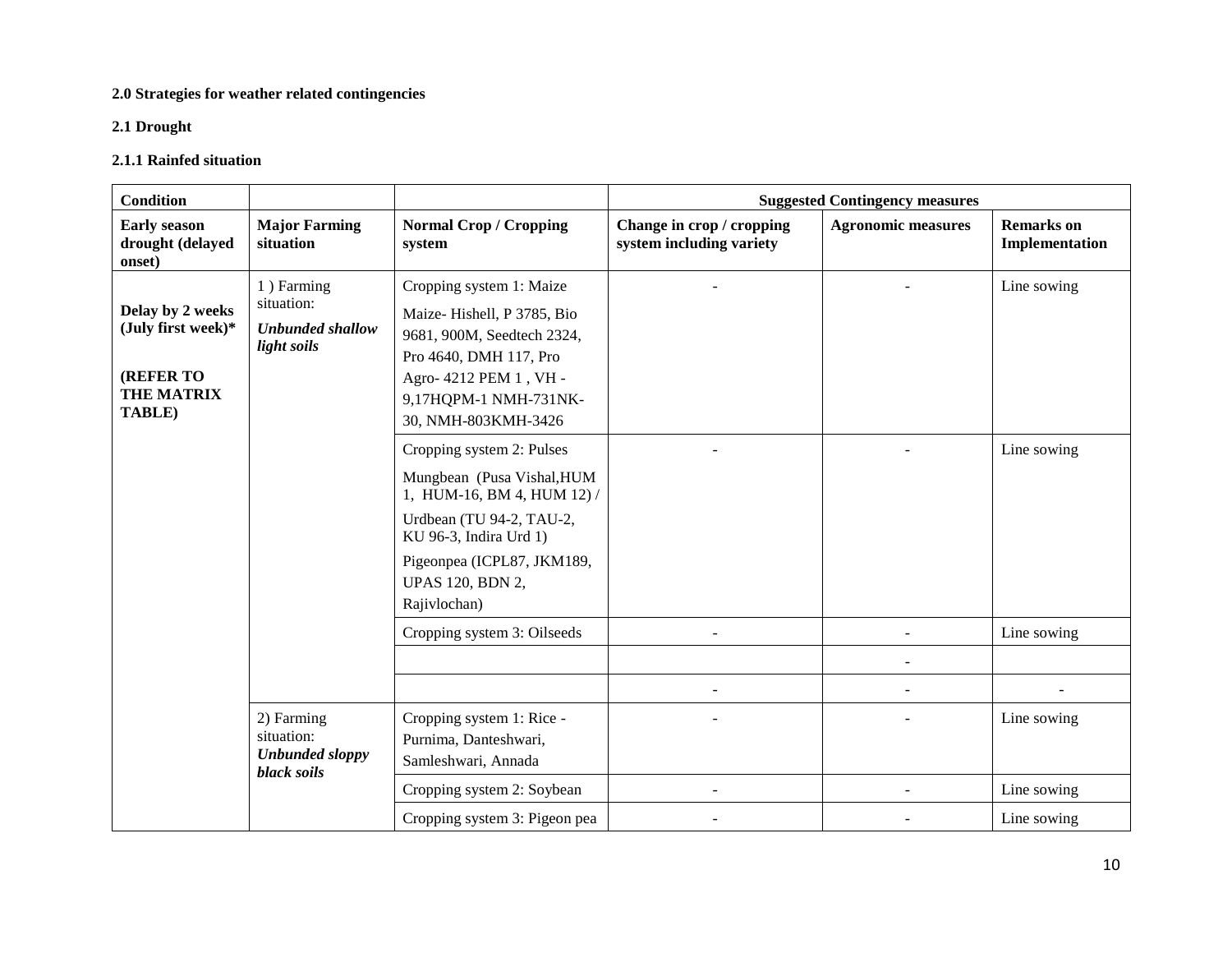|                                                   |                                                                           | (ICPL87, JKM189, UPAS 120,<br>BDN 2, Rajivlochan)                                                                                                                                                                    |                                                               |                                       |                                     |
|---------------------------------------------------|---------------------------------------------------------------------------|----------------------------------------------------------------------------------------------------------------------------------------------------------------------------------------------------------------------|---------------------------------------------------------------|---------------------------------------|-------------------------------------|
|                                                   |                                                                           | Cropping system 4: Sesame                                                                                                                                                                                            | $\overline{\phantom{a}}$                                      |                                       | Provide drainage                    |
|                                                   | 3) Farming<br>situation: <b>Bunded</b><br>mid-land; heavy<br>black soils  | Cropping system 1: Rice -<br>MTU1010, IR64, IR 36, Indira<br>Barani Dhan 1, Chandrahasni,<br>Samleshwari                                                                                                             |                                                               | Transplanting method                  |                                     |
|                                                   | 4) Farming<br>situation: <b>Bunded</b><br>low-lands; heavy<br>black soils | Cropping system 1: Rice-<br>Mahamaya,<br>swarna, Sampda, IGKV R1,<br>IGKV R2, Bamleshwari,<br>Indira Sona                                                                                                            |                                                               | Transplanting method                  |                                     |
| <b>Condition</b>                                  |                                                                           |                                                                                                                                                                                                                      |                                                               | <b>Suggested Contingency measures</b> |                                     |
| <b>Early season</b><br>drought (delayed<br>onset) | <b>Major Farming</b><br>situation                                         | <b>Normal Crop/cropping</b><br>system                                                                                                                                                                                | <b>Change</b> in<br>crop/cropping system<br>including variety | <b>Agronomic measures</b>             | <b>Remarks</b> on<br>Implementation |
| Delay by 4 weeks<br>(July third week)             | 1) Farming<br>situation:<br><b>Unbunded shallow</b><br>light soils        | Cropping system 1: Maize<br>Maize-Hishell, P 3785, Bio<br>9681, 900M, Seedtech 2324,<br>Pro 4640, DMH 117, Pro<br>Agro- 4212 PEM 1, VH -<br>9,17HQPM-1 NMH-731NK-<br>30, NMH-803KMH-3426                             | Short-duration variety                                        | Higher seed rate                      | Line sowing                         |
|                                                   |                                                                           | Cropping system 2: Pulses<br>Mungbean (Pusa Vishal, HUM<br>1, HUM-16, BM 4, HUM 12) /<br>Urdbean (TU 94-2, TAU-2,<br>KU 96-3, Indira Urd 1)<br>Pigeonpea (ICPL87, JKM189,<br><b>UPAS 120, BDN 2,</b><br>Rajivlochan) | Short-duration variety                                        | Higher seed rate                      | Line sowing                         |
|                                                   |                                                                           | Cropping system3: Oilseeds                                                                                                                                                                                           | Short-duration variety                                        | Higher seed rate                      | Line sowing                         |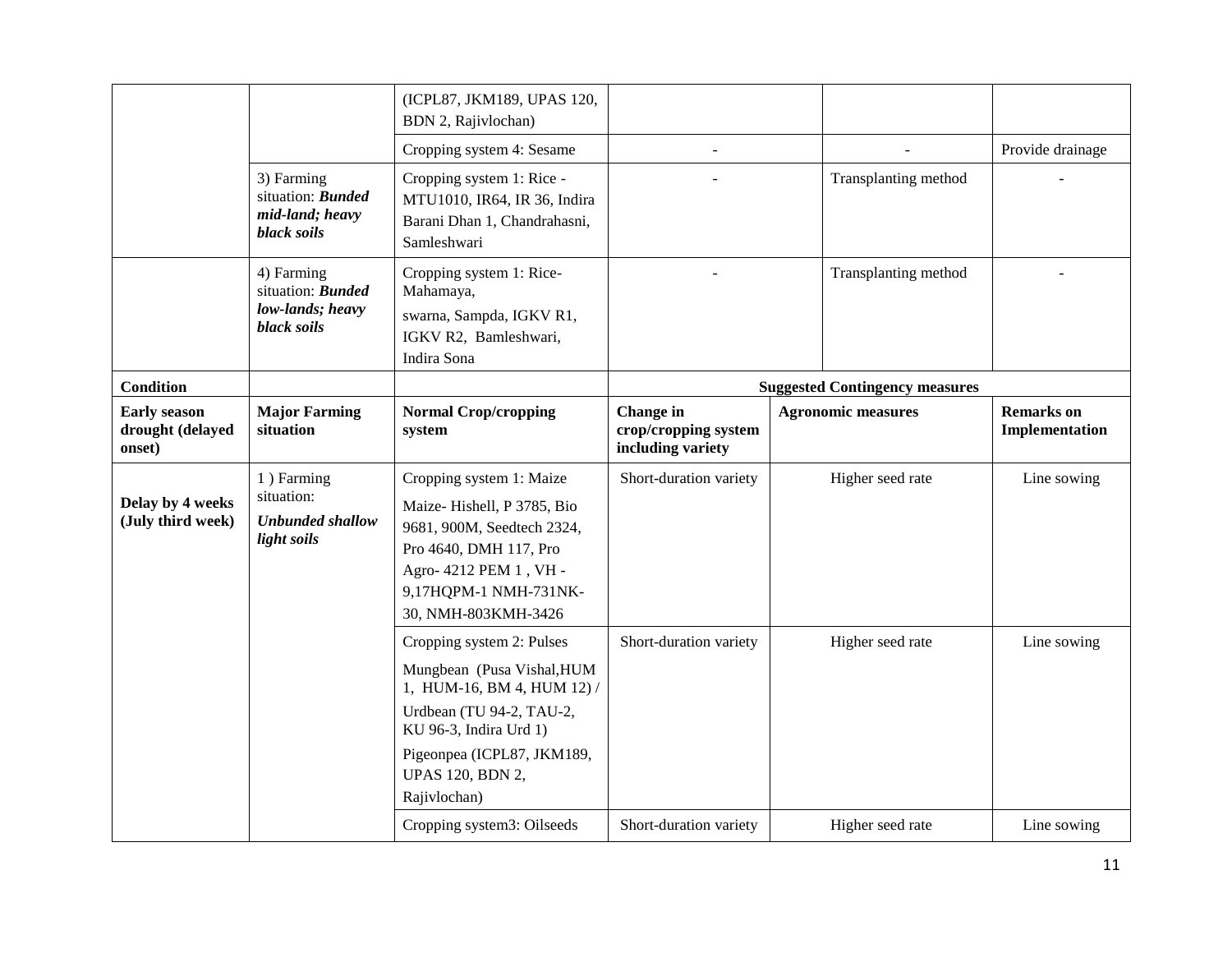|  |                                                                           | 2) Farming<br>situation:<br><b>Unbunded sloppy</b><br>black soils                                           | Cropping system 1: Rice -<br>Purnima, Danteshwari,<br>Samleshwari, Annada                                | Anjali, Kalinga 3,<br>Vandana,<br>Danteshwari,<br>Poornima                                 | Higher seed rate                                                                           | Line sowing                                |
|--|---------------------------------------------------------------------------|-------------------------------------------------------------------------------------------------------------|----------------------------------------------------------------------------------------------------------|--------------------------------------------------------------------------------------------|--------------------------------------------------------------------------------------------|--------------------------------------------|
|  |                                                                           |                                                                                                             | Cropping system 2: Soybean                                                                               | Short-duration variety                                                                     | Higher seed rate                                                                           | Line sowing                                |
|  |                                                                           |                                                                                                             | Cropping system 3: Pigeon pea<br>(ICPL87, JKM189, UPAS<br>120, BDN 2, Rajivlochan)                       | Short-duration variety                                                                     | Higher seed rate                                                                           | Line sowing                                |
|  |                                                                           |                                                                                                             | Cropping system 4: Sesame                                                                                | Short-duration variety                                                                     | Higher seed rate                                                                           | Line sowing                                |
|  |                                                                           | 3) Farming<br>situation: <b>Bunded</b><br>mid-land; heavy<br>black soils                                    | Cropping system 1: Rice -<br>MTU1010, IR64, IR 36, Indira<br>Barani Dhan 1, Chandrahasni,<br>Samleshwari | Purnima, Danteshwari,<br>Samleshwari, Annada                                               | Sowing of pre-germinated seeds;<br>closer transplanting with more<br>no. of seedlings/hill | Puddled field;<br>chopped the<br>seedlings |
|  | 4) Farming<br>situation: <b>Bunded</b><br>low-lands; heavy<br>black soils | Cropping system 1: Rice-<br>Mahamaya, s<br>swarna, Sampda, IGKV R1,<br>IGKV R2, Bamleshwari,<br>Indira Sona | <b>MTU1010, IR64, IR</b><br>36, Indira Barani Dhan<br>1, Chandrahasni,<br>Samleshwari                    | Sowing of pre-germinated seeds;<br>closer transplanting with more<br>no. of seedlings/hill | Puddled field;<br>chopped the<br>seedlings                                                 |                                            |

| <b>Condition</b>                                  |                                                             |                                                                                                                                                                                                                     |                                   | <b>Suggested Contingency measures</b> |                              |
|---------------------------------------------------|-------------------------------------------------------------|---------------------------------------------------------------------------------------------------------------------------------------------------------------------------------------------------------------------|-----------------------------------|---------------------------------------|------------------------------|
| <b>Early season</b><br>drought (delayed<br>onset) | <b>Major Farming</b><br>situation                           | <b>Normal Crop/cropping</b><br>system                                                                                                                                                                               | Change in crop/cropping<br>system | Agronomic<br>measures                 | Remarks on<br>Implementation |
| Delay by 6 weeks<br>(August first)<br>week)       | 1) Farming<br>situation:<br>Unbunded shallow<br>light soils | Cropping system1: Maize<br>Maize-Hishell, P 3785, Bio<br>9681, 900M, Seedtech 2324,<br>Pro 4640, DMH 117, Pro<br>Agro- 4212 PEM 1, VH -<br>9,17HQPM-1 NMH-731NK-<br>30, NMH-803KMH-3426<br>Cropping system2: Pulses | Change the crop with niger        | Normal seed rate                      | Line sowing                  |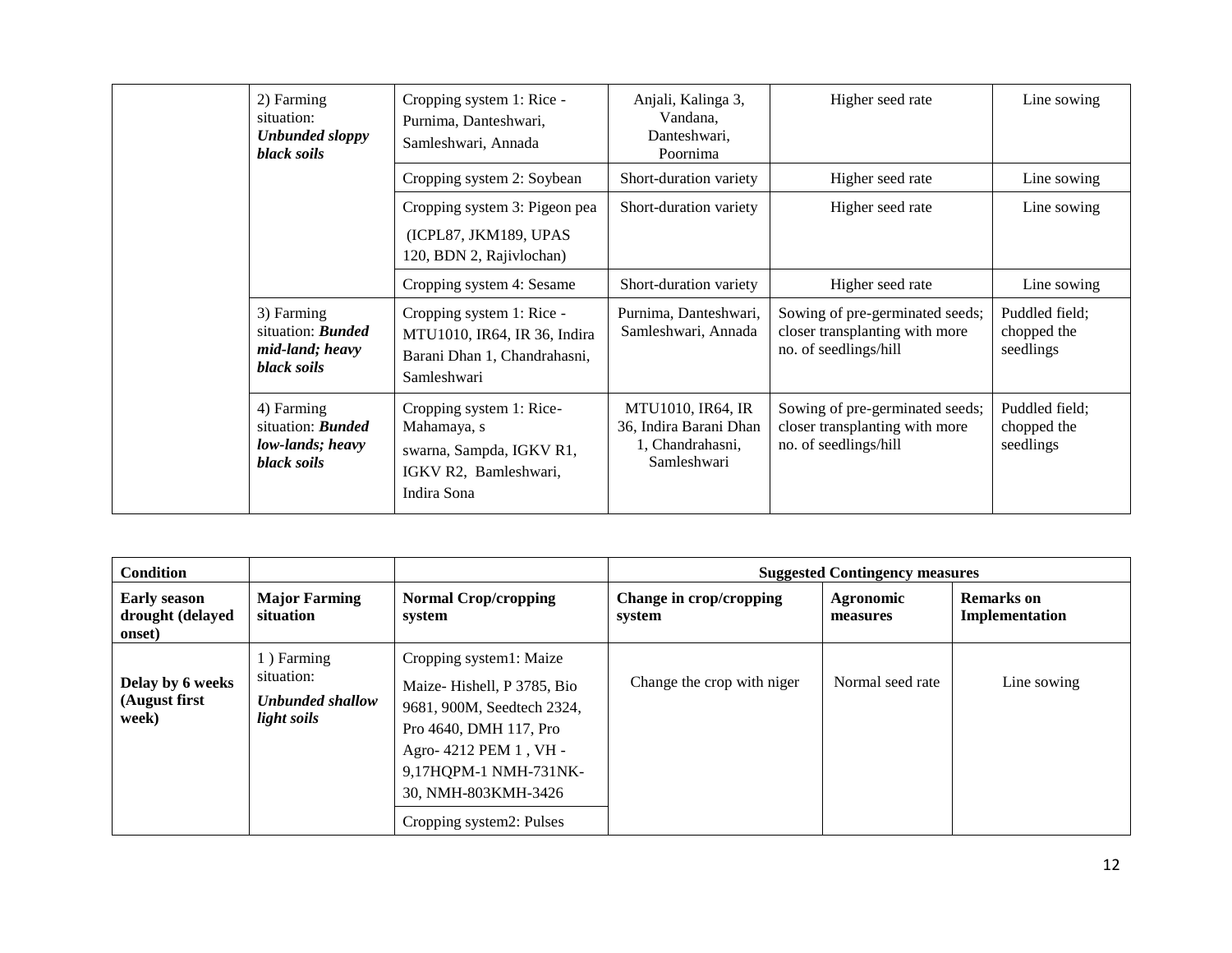|  |                                                                           | Cropping system3: Oilseeds                                                                               |                                                                                               |                  |                                                                           |
|--|---------------------------------------------------------------------------|----------------------------------------------------------------------------------------------------------|-----------------------------------------------------------------------------------------------|------------------|---------------------------------------------------------------------------|
|  | 2) Farming<br>situation:<br><b>Unbunded sloppy</b><br>black soils         | Cropping system 1: Rice -<br>Purnima, Danteshwari,<br>Samleshwari, Annada                                | Change the crops with either<br>niger or short-duration green<br>gram or black gram varieties |                  |                                                                           |
|  |                                                                           | Cropping system 2: Soybean                                                                               |                                                                                               |                  |                                                                           |
|  |                                                                           | Cropping system 3: Pigeon pea                                                                            |                                                                                               |                  |                                                                           |
|  |                                                                           | Cropping system 4: Sesame                                                                                | Short-duration varieties                                                                      | Higher seed rate | Line sowing                                                               |
|  | 3) Farming<br>situation: <b>Bunded</b><br>mid-land; heavy<br>black soils  | Cropping system 1: Rice -<br>MTU1010, IR64, IR 36, Indira<br>Barani Dhan 1, Chandrahasni,<br>Samleshwari | Sowing of pre-germinated<br>seeds of short-duration<br>varieties in puddled field             | Higher seed rate | There should not be.<br>initial standing water<br>column in puddled field |
|  | 4) Farming<br>situation: <b>Bunded</b><br>low-lands; heavy<br>black soils | Cropping system 1: Rice-<br>Mahamaya, swarna, Sampda,<br>IGKV R1, IGKV R2,<br>Bamleshwari, Indira Sona   | Sowing of pre-germinated<br>seeds of short-duration<br>varieties in puddled field             | Higher seed rate | There should not be.<br>initial standing water<br>column in puddled field |

| <b>Condition</b>                                  |                                                             |                                                                                                                                                                   |                                                    | <b>Suggested Contingency measures</b> |                                     |
|---------------------------------------------------|-------------------------------------------------------------|-------------------------------------------------------------------------------------------------------------------------------------------------------------------|----------------------------------------------------|---------------------------------------|-------------------------------------|
| <b>Early season</b><br>drought (delayed<br>onset) | <b>Major Farming</b><br>situation                           | <b>Normal Crop/cropping</b><br>system                                                                                                                             | Change in crop/cropping<br>system                  | <b>Agronomic measures</b>             | <b>Remarks</b> on<br>Implementation |
| Delay by 8 weeks<br>(August third<br>week)        | 1) Farming<br>situation:<br>Unbunded shallow<br>light soils | Cropping system 1: Maize<br>Maize-Hishell, P 3785, Bio<br>9681, 900M, Seedtech 2324,<br>Pro 4640, DMH 117, Pro<br>Agro- 4212 PEM 1, VH -<br>9,17HQPM-1 NMH-731NK- | Change the crop either with<br>niger or horse gram | Normal seed rate                      | Line sowing                         |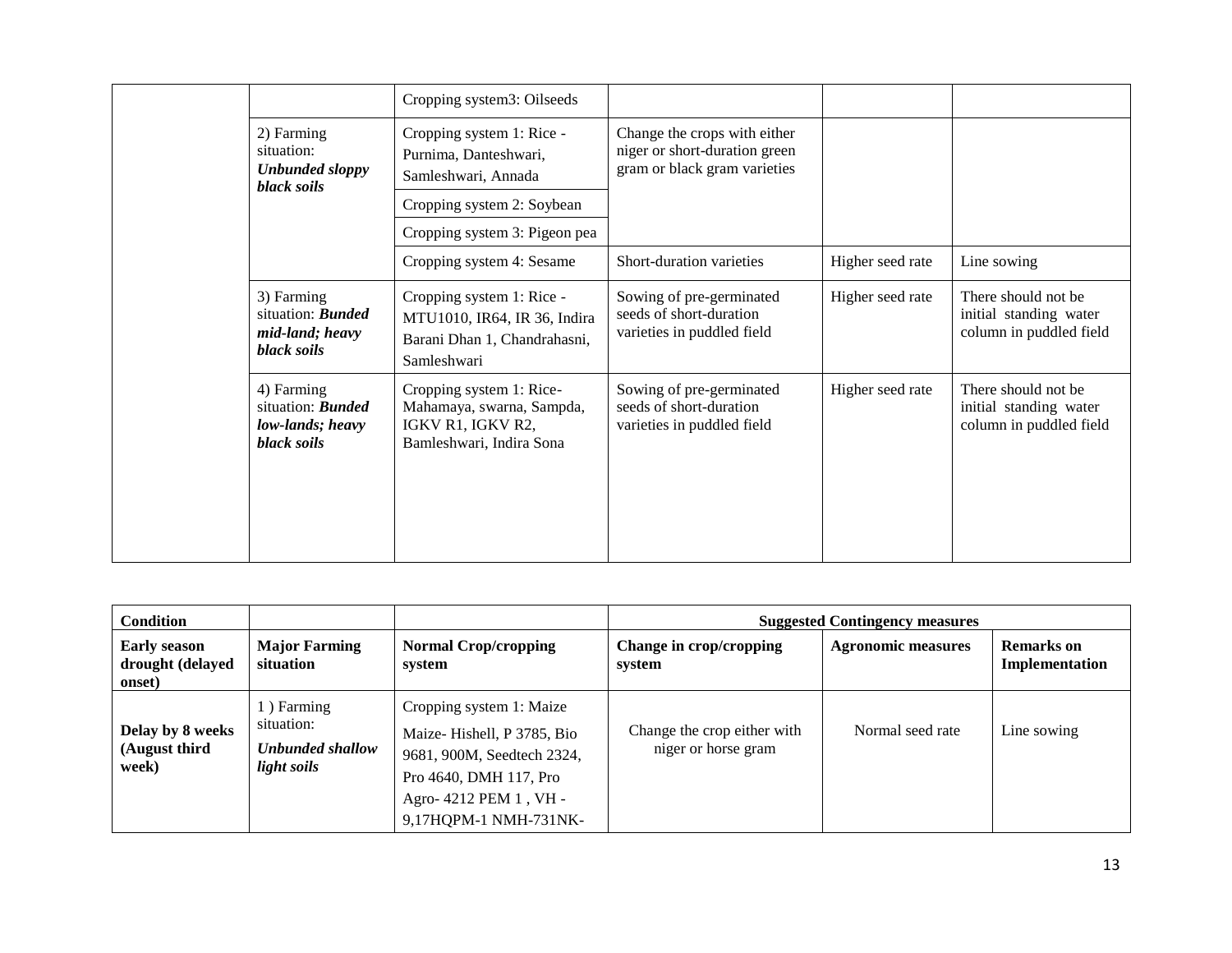|                                                                           | 30, NMH-803KMH-3426<br>Cropping system2: Pulses<br>Mungbean (Pusa Vishal, HUM<br>1, HUM-16, BM 4, HUM 12) /<br>Urdbean (TU 94-2, TAU-2,<br>KU 96-3, Indira Urd 1)<br>Pigeonpea (ICPL87, JKM189,<br><b>UPAS 120, BDN 2,</b> |                                                                         |                                                          |                                                              |
|---------------------------------------------------------------------------|----------------------------------------------------------------------------------------------------------------------------------------------------------------------------------------------------------------------------|-------------------------------------------------------------------------|----------------------------------------------------------|--------------------------------------------------------------|
|                                                                           | Rajivlochan)<br>Cropping system 3: Oilseeds                                                                                                                                                                                |                                                                         |                                                          |                                                              |
| 2) Farming<br>situation:<br><b>Unbunded sloppy</b><br>black soils         | Cropping system 1: Rice -<br>Purnima, Danteshwari,<br>Samleshwari, Annada                                                                                                                                                  | Change the crop either with<br>niger or horse gram                      | Normal seed rate                                         | Line sowing                                                  |
|                                                                           | Cropping system 2: Soybean<br>Cropping system 3: Pigeon pea<br>(ICPL87, JKM189, UPAS<br>120, BDN 2, Rajivlochan)<br>Cropping system 4: Sesame                                                                              |                                                                         |                                                          |                                                              |
| 3) Farming<br>situation: <b>Bunded</b><br>mid-land; heavy<br>black soils  | Cropping system 1: Rice -<br>MTU1010, IR64, IR 36, Indira<br>Barani Dhan 1, Chandrahasni,<br>Samleshwari                                                                                                                   | Change the crop either with<br>linseed, lathyrus, field pea or<br>toria | Normal seed rate; line<br>sowing in October-<br>November | Provisions of<br>adequate drainage<br>during rainy<br>season |
| 4) Farming<br>situation: <b>Bunded</b><br>low-lands; heavy<br>black soils | Cropping system 1: Rice-<br>Mahamaya, s<br>swarna, Sampda, IGKV R1,<br>IGKV R2, Bamleshwari,<br>Indira Sona                                                                                                                | Change the crop either with<br>linseed, lathyrus, field pea or<br>toria | Normal seed rate; line<br>sowing in October-<br>November | Provisions of<br>adequate drainage<br>during rainy<br>season |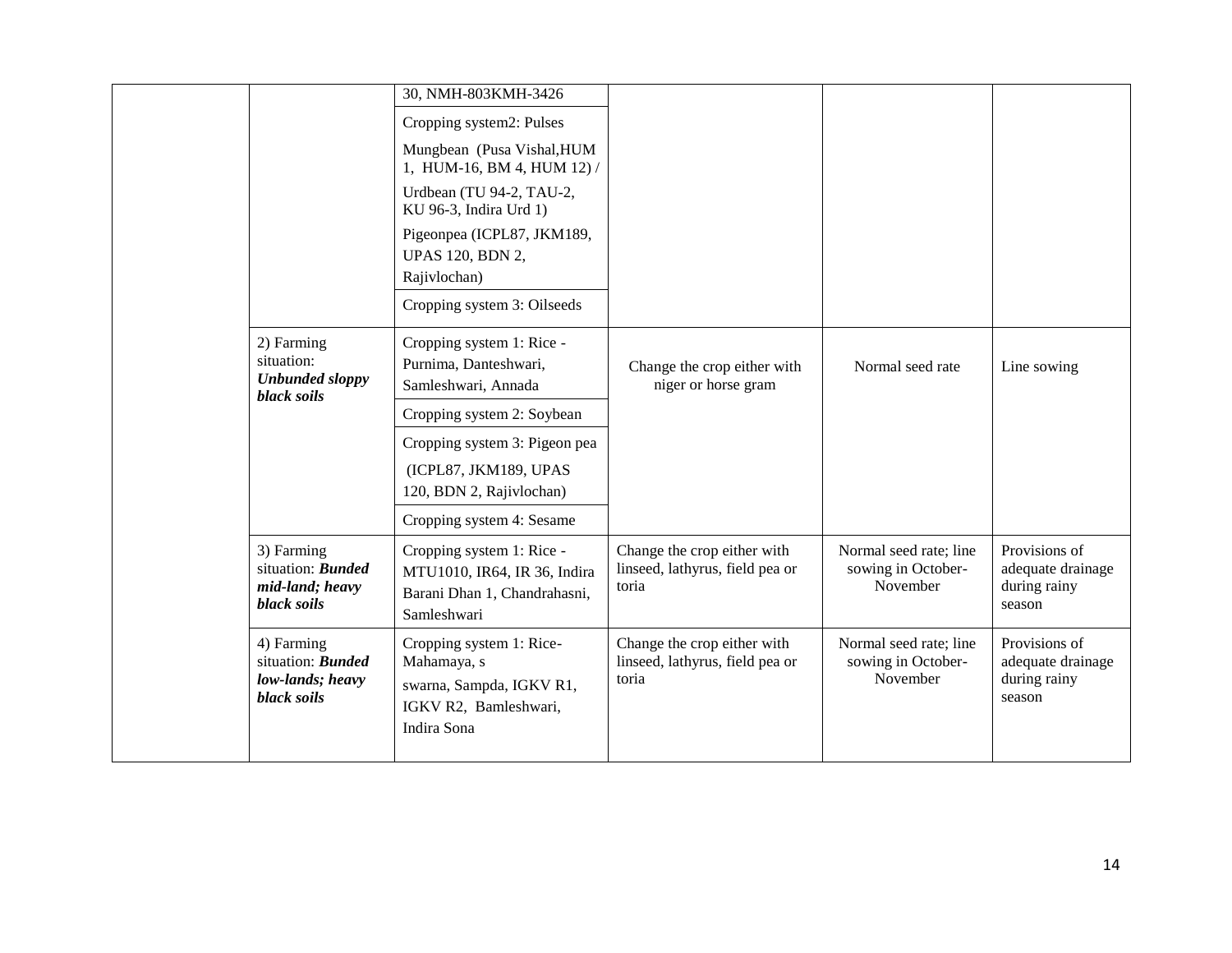| <b>Condition</b>                                                                                                                |                                                                    |                                                                                                                                                                                                                                                                                |                             | <b>Suggested Contingency measures</b>                                                    |                                                  |
|---------------------------------------------------------------------------------------------------------------------------------|--------------------------------------------------------------------|--------------------------------------------------------------------------------------------------------------------------------------------------------------------------------------------------------------------------------------------------------------------------------|-----------------------------|------------------------------------------------------------------------------------------|--------------------------------------------------|
| Early season<br>drought (Normal<br>onset)                                                                                       | <b>Major Farming</b><br>situation                                  | <b>Normal Crop/cropping</b><br>system                                                                                                                                                                                                                                          | Crop management             | Soil, nutrient &<br>moisture conservation<br>measures                                    | <b>Remarks</b> on<br>Implementation <sup>e</sup> |
| <b>Normal onset</b><br>followed by 15-20<br>days dry spell<br>after sowing<br>leading to poor<br>germination/crop<br>stand etc. | 1) Farming<br>situation:<br><b>Unbunded shallow</b><br>light soils | Cropping system 1: Maize<br>Maize-Hishell, P 3785, Bio<br>9681, 900M, Seedtech 2324,<br>Pro 4640, DMH 117, Pro<br>Agro- 4212 PEM 1, VH -<br>9,17HQPM-1 NMH-731NK-<br>30, NMH-803KMH-3426<br>Cropping system2: Pulses<br>Mungbean (Pusa Vishal, HUM<br>1, HUM-16, BM 4, HUM 12) | Re-sowing with same variety | Addition of organic<br>matters & adoption of<br>soil & moisture<br>conservation measures | Line sowing;<br>higher seed rate                 |
|                                                                                                                                 |                                                                    | Urdbean (TU 94-2, TAU-2,<br>KU 96-3, Indira Urd 1)<br>Pigeonpea (ICPL87, JKM189,<br><b>UPAS 120, BDN 2,</b><br>Rajivlochan)<br>Cropping system 3: Oilseeds                                                                                                                     |                             |                                                                                          |                                                  |
|                                                                                                                                 |                                                                    |                                                                                                                                                                                                                                                                                |                             |                                                                                          |                                                  |
|                                                                                                                                 |                                                                    |                                                                                                                                                                                                                                                                                |                             |                                                                                          |                                                  |
|                                                                                                                                 | 2) Farming<br>situation:<br><b>Unbunded sloppy</b><br>black soils  | Cropping system 1: Rice -<br>Purnima, Danteshwari,<br>Samleshwari, Annada                                                                                                                                                                                                      | Re-sowing with same variety | Addition of organic<br>matters & adoption of                                             | Line sowing;                                     |
|                                                                                                                                 |                                                                    | Cropping system 2: Soybean<br>Cropping system 3: Pigeon pea<br>(ICPL87, JKM189, UPAS<br>120, BDN 2, Rajivlochan)                                                                                                                                                               |                             | soil & moisture<br>conservation measures                                                 | higher seed rate                                 |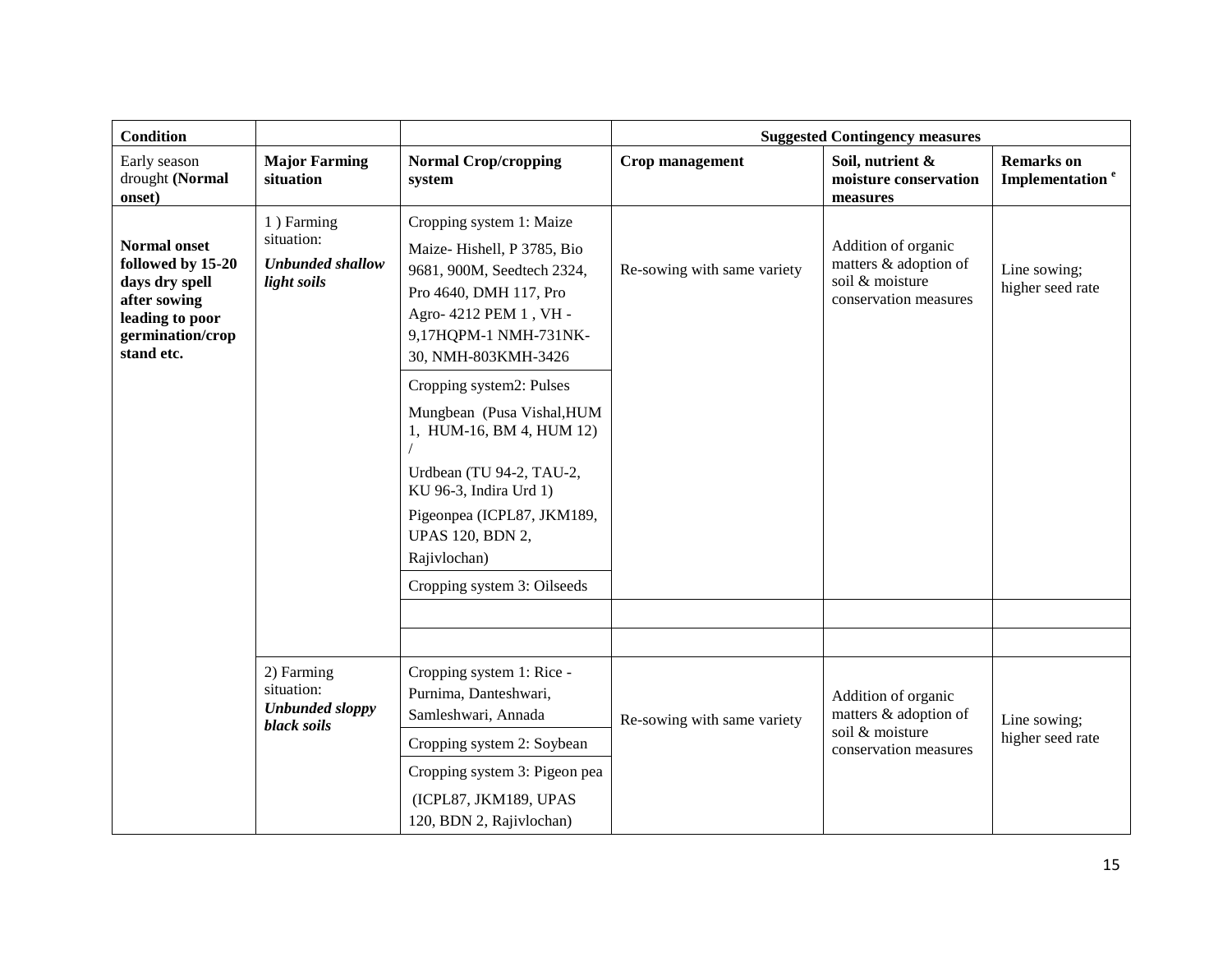|                                                                           | Cropping system 4: Sesame                                                                                   |                                                             |                          |                                  |
|---------------------------------------------------------------------------|-------------------------------------------------------------------------------------------------------------|-------------------------------------------------------------|--------------------------|----------------------------------|
| 3) Farming<br>situation: <b>Bunded</b><br>mid-land; heavy<br>black soils  | Cropping system 1: Rice -<br>MTU1010, IR64, IR 36, Indira<br>Barani Dhan 1, Chandrahasni,<br>Samleshwari    | Re-sowing with same variety<br>both in main field & nursery | Repairing of field bunds | Line sowing;<br>higher seed rate |
| 4) Farming<br>situation: <b>Bunded</b><br>low-lands; heavy<br>black soils | Cropping system 1: Rice-<br>Mahamaya, s<br>swarna, Sampda, IGKV R1,<br>IGKV R2, Bamleshwari,<br>Indira Sona | Re-sowing with same variety<br>both in main field & nursery | Repairing of field bunds | Line sowing;<br>higher seed rate |

| Condition                                                                                        |                                                             |                                                                                                                                                                                                                                                                                 |                                                 | <b>Suggested Contingency measures</b>                                     |                                     |
|--------------------------------------------------------------------------------------------------|-------------------------------------------------------------|---------------------------------------------------------------------------------------------------------------------------------------------------------------------------------------------------------------------------------------------------------------------------------|-------------------------------------------------|---------------------------------------------------------------------------|-------------------------------------|
| Mid season<br>drought (long dry<br>spell, consecutive 2<br>weeks rainless<br>$(>2.5$ mm) period) | <b>Major Farming</b><br>situation                           | <b>Normal Crop/cropping</b><br>system                                                                                                                                                                                                                                           | Crop management                                 | Soil nutrient &<br>moisture conservation<br>measures                      | <b>Remarks</b> on<br>Implementation |
| At vegetative stage                                                                              | 1) Farming<br>situation:<br>Unbunded shallow<br>light soils | Cropping system 1: Maize<br>Maize-Hishell, P 3785, Bio<br>9681, 900M, Seedtech 2324,<br>Pro 4640, DMH 117, Pro<br>Agro- 4212 PEM 1, VH -<br>9,17HQPM-1 NMH-731NK-<br>30, NMH-803KMH-3426<br>Cropping system 2: Pulses<br>Mungbean (Pusa Vishal, HUM<br>1, HUM-16, BM 4, HUM 12) | Weed control, thinning, partial<br>leaf removal | Mulching, intercultural<br>operations, foliar<br>application of nutrients |                                     |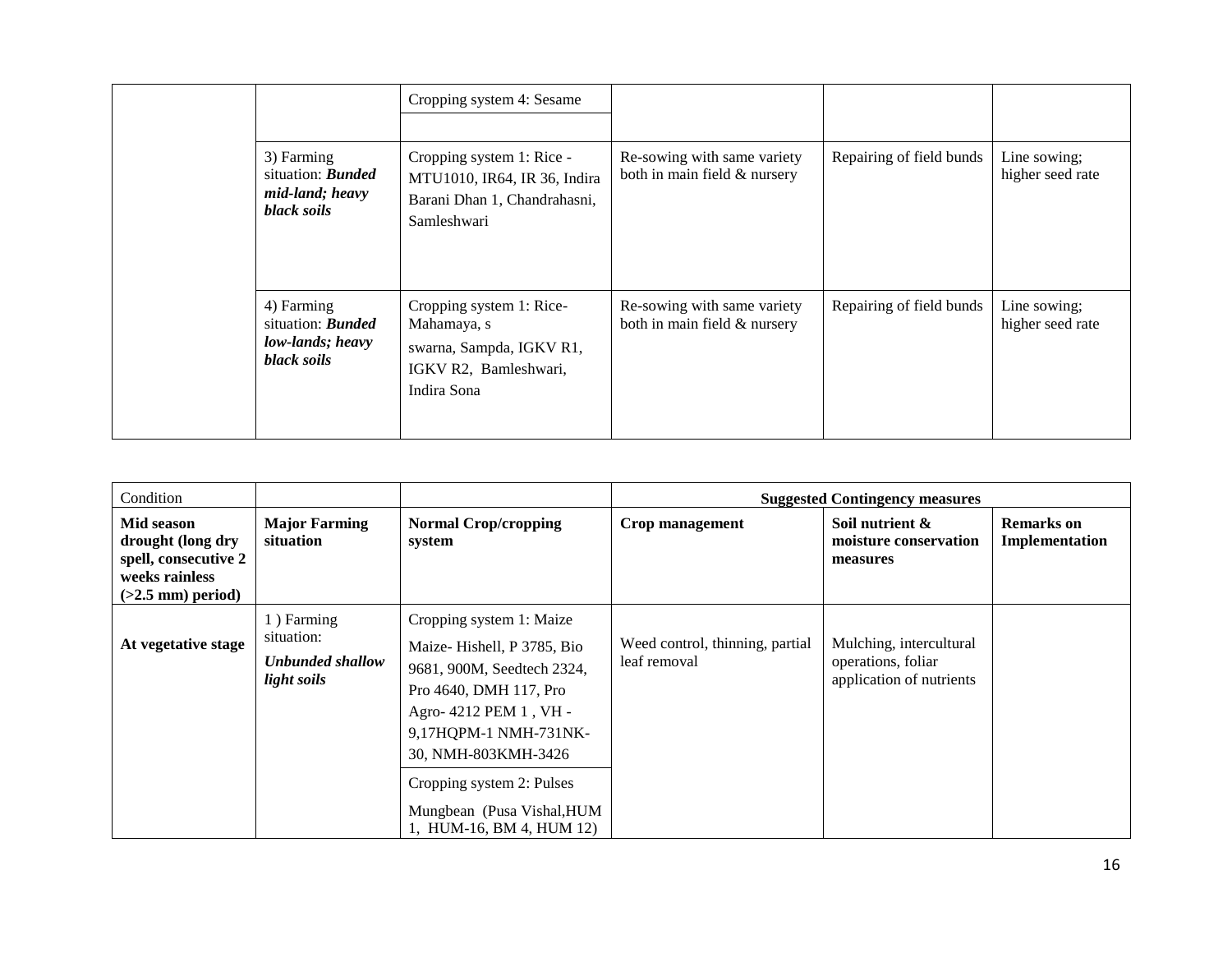|                                                                           | Urdbean (TU 94-2, TAU-2,<br>KU 96-3, Indira Urd 1)<br>Pigeonpea (ICPL87, JKM189,<br><b>UPAS 120, BDN 2,</b><br>Rajivlochan) |                                                 |                                                                                                  |  |
|---------------------------------------------------------------------------|-----------------------------------------------------------------------------------------------------------------------------|-------------------------------------------------|--------------------------------------------------------------------------------------------------|--|
| 2) Farming<br>situation:                                                  | Cropping system 3: Oilseeds<br>Cropping system 1: Rice -<br>Purnima, Danteshwari,                                           | Weed control, thinning                          | Mulching, intercultural                                                                          |  |
| <b>Unbunded sloppy</b><br>black soils                                     | Samleshwari, Annada<br>Cropping system 2: Soybean                                                                           |                                                 | operations, foliar<br>application of nutrients                                                   |  |
|                                                                           | Cropping system 3: Pigeon pea<br>(ICPL87, JKM189, UPAS<br>120, BDN 2, Rajivlochan)                                          | Weed control, thinning, partial<br>leaf removal |                                                                                                  |  |
|                                                                           | Cropping system 4: Sesame                                                                                                   |                                                 |                                                                                                  |  |
| 3) Farming<br>situation: <b>Bunded</b><br>mid-land; heavy<br>black soils  | Cropping system 1: Rice -<br>MTU1010, IR64, IR 36, Indira<br>Barani Dhan 1, Chandrahasni,<br>Samleshwari                    | Weed control, thinning                          | Mulching, intercultural<br>operations, repairing of<br>bunds, foliar application<br>of nutrients |  |
| 4) Farming<br>situation: <b>Bunded</b><br>low-lands; heavy<br>black soils | Cropping system 1: Rice-<br>Mahamaya, s<br>swarna, Sampda, IGKV R1,<br>IGKV R2, Bamleshwari,<br>Indira Sona                 | Weed control, thinning                          | Mulching, intercultural<br>operations, repairing of<br>bunds, foliar application<br>of nutrients |  |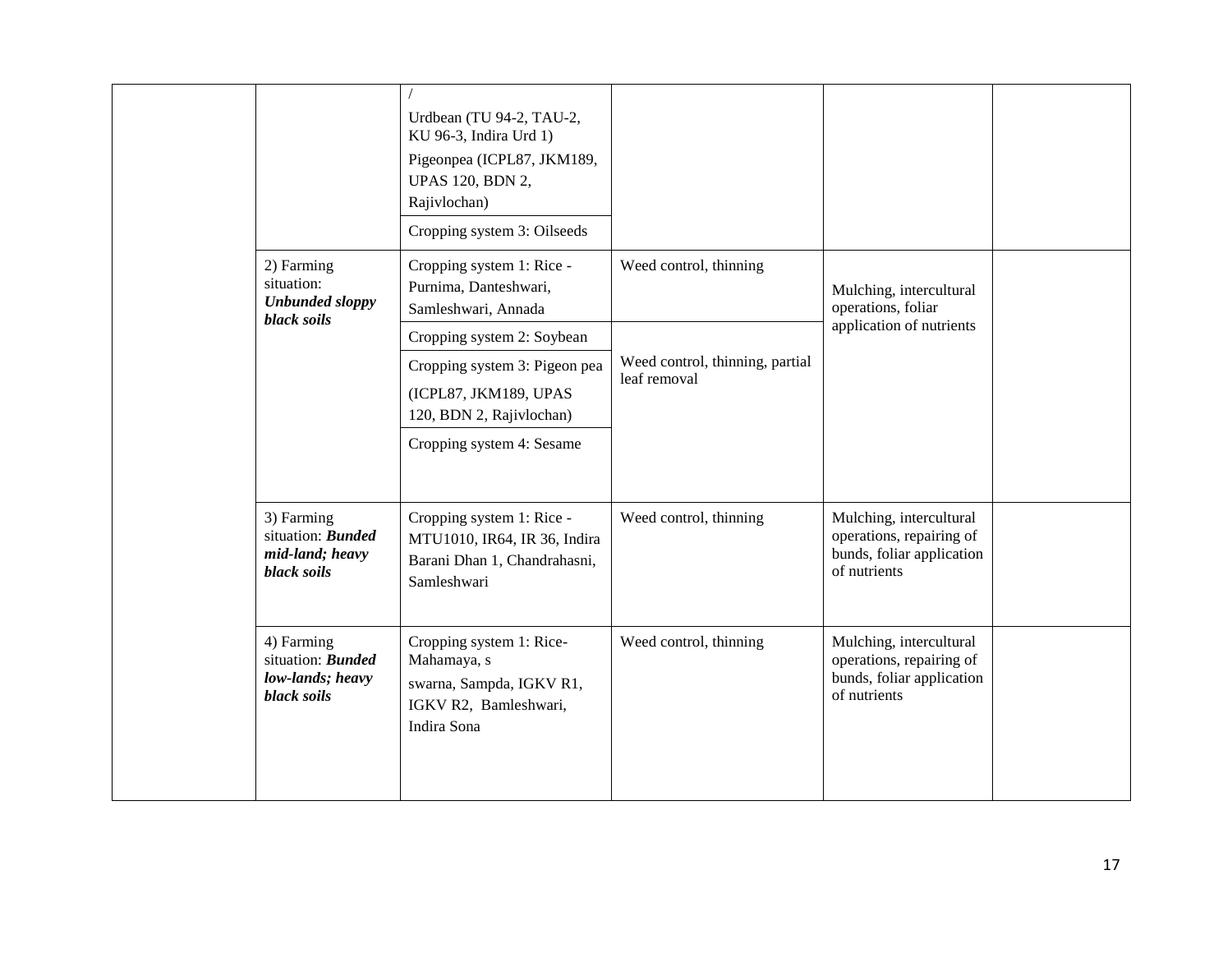| <b>Major Farming</b>                                               |                                                                                                                                                                                                                                                                                                                                                                                                                                                 |                                                                                                                                                             |                                                                           |                                     |
|--------------------------------------------------------------------|-------------------------------------------------------------------------------------------------------------------------------------------------------------------------------------------------------------------------------------------------------------------------------------------------------------------------------------------------------------------------------------------------------------------------------------------------|-------------------------------------------------------------------------------------------------------------------------------------------------------------|---------------------------------------------------------------------------|-------------------------------------|
| situation                                                          | <b>Normal Crop/cropping</b><br>system                                                                                                                                                                                                                                                                                                                                                                                                           | Crop management                                                                                                                                             | Soil nutrient &<br>moisture conservation<br>measures                      | <b>Remarks</b> on<br>Implementation |
| 1) Farming<br>situation:<br><b>Unbunded shallow</b><br>light soils | Cropping system 1: Maize<br>Maize-Hishell, P 3785, Bio<br>9681, 900M, Seedtech 2324,<br>Pro 4640, DMH 117, Pro<br>Agro- 4212 PEM 1, VH -<br>9,17HQPM-1 NMH-731NK-<br>30, NMH-803KMH-3426<br>Cropping system 2: Pulses<br>Mungbean (Pusa Vishal, HUM<br>1, HUM-16, BM 4, HUM 12) /<br>Urdbean (TU 94-2, TAU-2,<br>KU 96-3, Indira Urd 1)<br>Pigeonpea (ICPL87, JKM189,<br><b>UPAS 120, BDN 2,</b><br>Rajivlochan)<br>Cropping system 3: Oilseeds | Weed control, thinning, partial<br>leaf removal, life saving<br>irrigation; if available                                                                    | Mulching, intercultural<br>operations, foliar<br>application of nutrients |                                     |
| 2) Farming<br>situation:<br><b>Unbunded sloppy</b><br>black soils  | Cropping system 1: Rice -<br>Purnima, Danteshwari,<br>Samleshwari, Annada<br>Cropping system 2: Soybean<br>Cropping system 3: Pigeon pea<br>(ICPL87, JKM189, UPAS<br>120, BDN 2, Rajivlochan)<br>Cropping system 4: Sesame                                                                                                                                                                                                                      | Weed control, thinning, life<br>saving irrigation, if available<br>Weed control, thinning, partial<br>leaf removal, life saving<br>irrigation; if available | Mulching, intercultural<br>operations, foliar<br>application of nutrients | $\overline{a}$                      |
|                                                                    |                                                                                                                                                                                                                                                                                                                                                                                                                                                 |                                                                                                                                                             |                                                                           |                                     |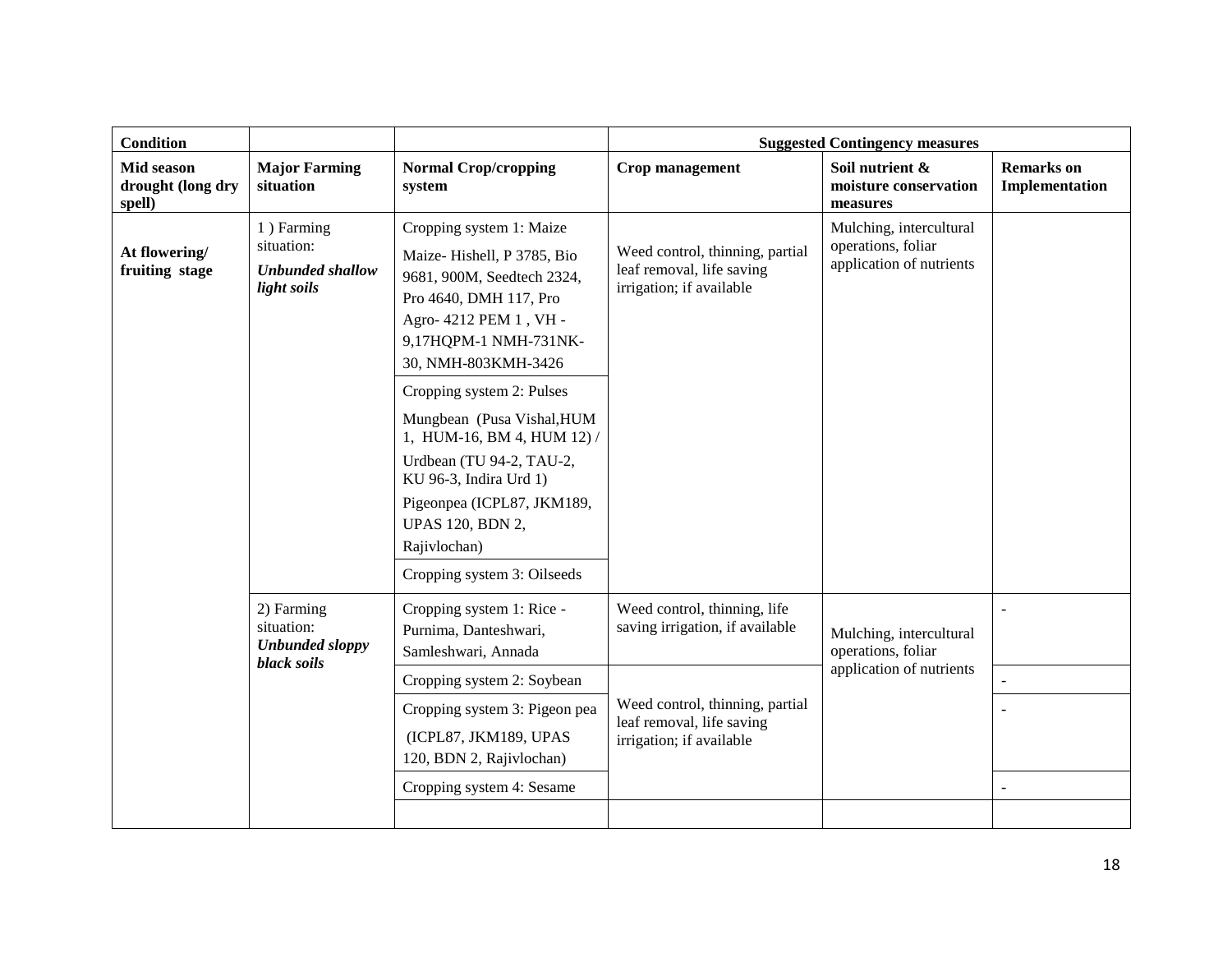| 3) Farming<br>situation: <b>Bunded</b><br>mid-land; heavy<br>black soils  | Cropping system 1: Rice -<br>MTU1010, IR64, IR 36, Indira<br>Barani Dhan 1, Chandrahasni,<br>Samleshwari    | Weed control, thinning, life<br>saving irrigation, if available | Mulching, intercultural<br>operations, repairing of<br>bunds, foliar application<br>of nutrients |  |
|---------------------------------------------------------------------------|-------------------------------------------------------------------------------------------------------------|-----------------------------------------------------------------|--------------------------------------------------------------------------------------------------|--|
| 4) Farming<br>situation: <b>Bunded</b><br>low-lands; heavy<br>black soils | Cropping system 1: Rice-<br>Mahamaya, s<br>swarna, Sampda, IGKV R1,<br>IGKV R2, Bamleshwari,<br>Indira Sona | Weed control, thinning, life<br>saving irrigation; if available | Mulching, intercultural<br>operations, repairing of<br>bunds, foliar application<br>of nutrients |  |

| <b>Condition</b>                                            |                                                                    |                                                                                                                                                                                                                                                                                                                                                                                                                                                 |                                                 | <b>Suggested Contingency measures</b> |                                                  |
|-------------------------------------------------------------|--------------------------------------------------------------------|-------------------------------------------------------------------------------------------------------------------------------------------------------------------------------------------------------------------------------------------------------------------------------------------------------------------------------------------------------------------------------------------------------------------------------------------------|-------------------------------------------------|---------------------------------------|--------------------------------------------------|
| <b>Terminal drought</b><br>(Early withdrawal<br>of monsoon) | <b>Major Farming</b><br>situation                                  | <b>Normal Crop/cropping</b><br>system                                                                                                                                                                                                                                                                                                                                                                                                           | Crop management                                 | <b>Rabi Crop planning</b>             | <b>Remarks</b> on<br>Implementation              |
|                                                             | 1) Farming<br>situation:<br><b>Unbunded shallow</b><br>light soils | Cropping system 1: Maize<br>Maize-Hishell, P 3785, Bio<br>9681, 900M, Seedtech 2324,<br>Pro 4640, DMH 117, Pro<br>Agro- 4212 PEM 1, VH -<br>9,17HQPM-1 NMH-731NK-<br>30, NMH-803KMH-3426<br>Cropping system 2: Pulses<br>Mungbean (Pusa Vishal, HUM<br>1, HUM-16, BM 4, HUM 12) /<br>Urdbean (TU 94-2, TAU-2,<br>KU 96-3, Indira Urd 1)<br>Pigeonpea (ICPL87, JKM189,<br><b>UPAS 120, BDN 2,</b><br>Rajivlochan)<br>Cropping system 3: Oilseeds | Partial leaf removal, life saving<br>irrigation | <i>Toria</i> after maize<br>harvest   | Harvest the crop at<br>physiological<br>maturity |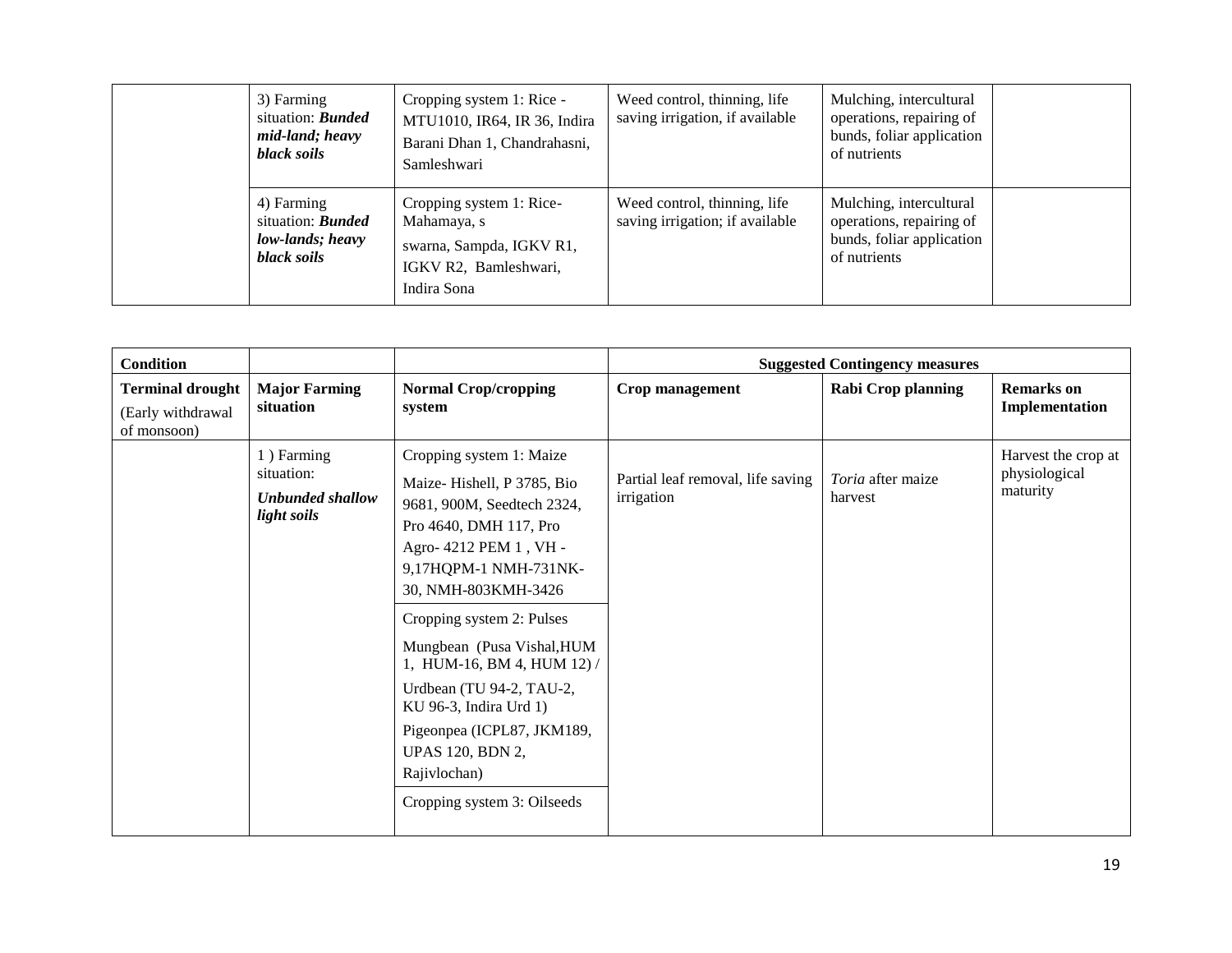| 2) Farming<br>situation:<br><b>Unbunded sloppy</b><br>black soils         | Cropping system 1: Rice -<br>Purnima, Danteshwari,<br>Samleshwari, Annada                                   | Life saving irrigation, if<br>available         | Plan for sowing of<br>gram, linseed, field pea,<br>safflower & vegetables          | Harvest the crop at<br>physiological<br>maturity, Sowing<br>should be done |  |
|---------------------------------------------------------------------------|-------------------------------------------------------------------------------------------------------------|-------------------------------------------------|------------------------------------------------------------------------------------|----------------------------------------------------------------------------|--|
|                                                                           | Cropping system 2: Soybean                                                                                  |                                                 | etc.                                                                               | after field                                                                |  |
|                                                                           | Cropping system 3: Pigeon pea<br>(ICPL87, JKM189, UPAS<br>120, BDN 2, Rajivlochan)                          | Partial leaf removal, life saving<br>irrigation |                                                                                    | preparation                                                                |  |
|                                                                           | Cropping system 4: Sesame                                                                                   |                                                 |                                                                                    |                                                                            |  |
| 3) Farming<br>situation: <b>Bunded</b><br>mid-land; heavy<br>black soils  | Cropping system 1: Rice -<br>MTU1010, IR64, IR 36, Indira<br>Barani Dhan 1, Chandrahasni,<br>Samleshwari    | Life saving irrigation, if<br>available         | Plan for sowing of<br>gram, linseed, field pea,<br>wheat, safflower etc.           | Harvest the crop at<br>physiological<br>maturity                           |  |
| 4) Farming<br>situation: <b>Bunded</b><br>low-lands; heavy<br>black soils | Cropping system 1: Rice-<br>Mahamaya, s<br>swarna, Sampda, IGKV R1,<br>IGKV R2, Bamleshwari,<br>Indira Sona | Life saving irrigation, if<br>available         | Plan for sowing of<br>gram, linseed, field pea,<br>wheat, lathyrus (utera)<br>etc. | Harvest the crop at<br>physiological<br>maturity                           |  |

### **2.1.2 Drought - Irrigated situation**

| <b>Condition</b>                                             |                                                      |                                       |                                   | <b>Suggested Contingency measures</b>         |                                     |
|--------------------------------------------------------------|------------------------------------------------------|---------------------------------------|-----------------------------------|-----------------------------------------------|-------------------------------------|
|                                                              | <b>Major Farming</b><br>situation                    | <b>Normal Crop/cropping</b><br>system | Change in crop/cropping<br>system | <b>Agronomic measures</b>                     | <b>Remarks</b> on<br>Implementation |
| Delayed release of<br>water in canals due<br>to low rainfall | 1) Farming<br>situation: Mid-land                    | Rice-Rice                             | Rice-Gram/Sunflower/<br>Linseed   | Use of higher seed rate                       |                                     |
|                                                              | <b>Alfisols</b>                                      | Rice-Wheat                            | Rice-Gram/Sunflower/<br>Linseed   | Use of higher seed rate                       |                                     |
|                                                              |                                                      | Cropping system 3:                    |                                   |                                               |                                     |
|                                                              | 2) Farming<br>situation: Lowland<br><b>Vertisols</b> | Rice-Rice                             | Rice-Gram/Sunflower/<br>Linseed   | Use of higher seed rate                       |                                     |
|                                                              |                                                      | Rice-Wheat                            | Rice-Gram/Sunflower/<br>Linseed   | Drilling in lines, use of higher<br>seed rate |                                     |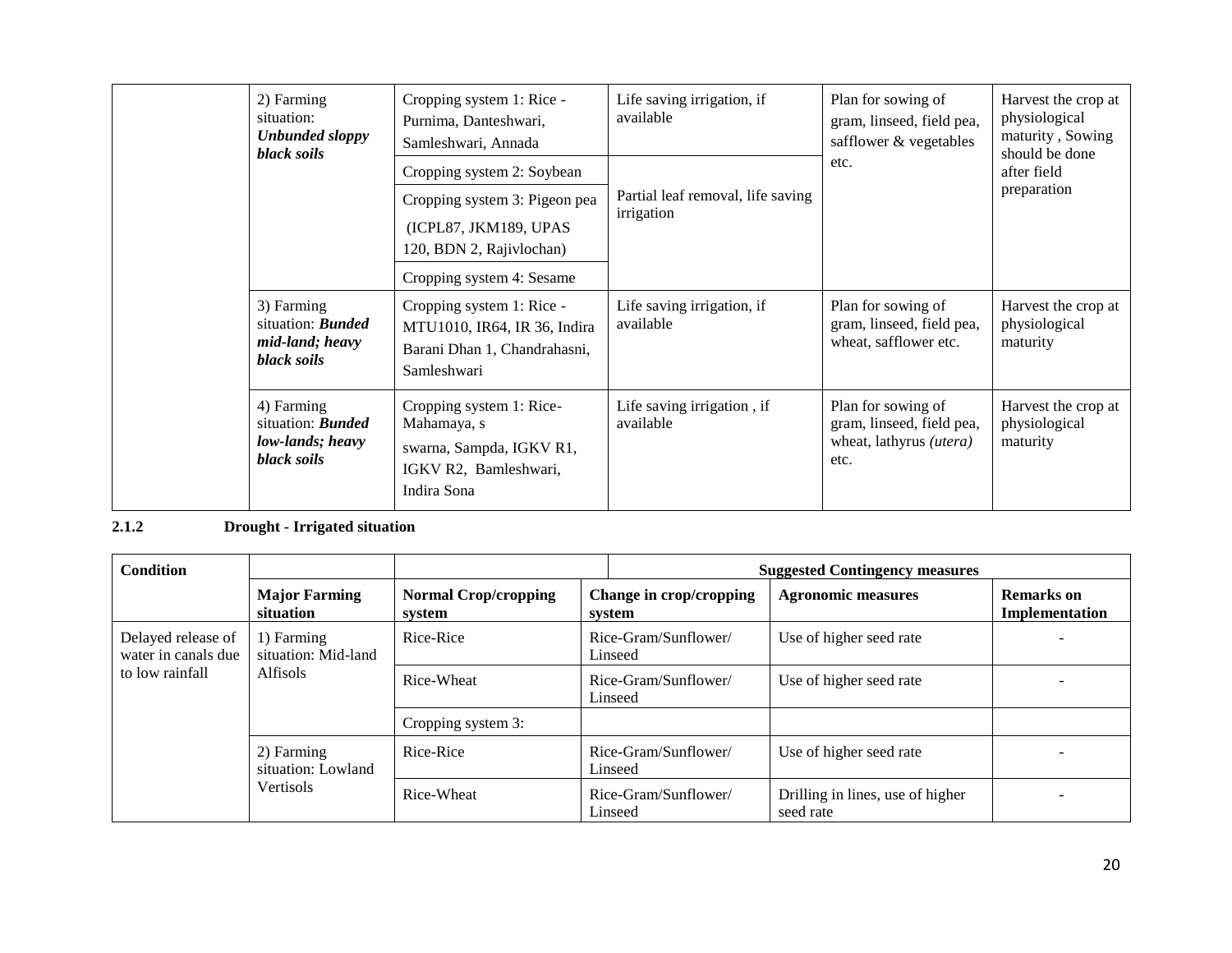| <b>Condition</b>                                  |                                   |                                       | <b>Suggested Contingency measures</b> |  |                                                                   |                                     |
|---------------------------------------------------|-----------------------------------|---------------------------------------|---------------------------------------|--|-------------------------------------------------------------------|-------------------------------------|
|                                                   | <b>Major Farming</b><br>situation | <b>Normal Crop/cropping</b><br>system | Change in crop/cropping<br>system     |  | <b>Agronomic measures</b>                                         | <b>Remarks</b> on<br>Implementation |
|                                                   |                                   | Cropping system 3:                    |                                       |  |                                                                   |                                     |
| <b>Condition</b>                                  |                                   |                                       |                                       |  | <b>Suggested Contingency measures</b>                             |                                     |
|                                                   | <b>Major Farming</b><br>situation | <b>Normal Crop/cropping</b><br>system | Change in<br>crop/cropping system     |  | <b>Agronomic measures</b>                                         | <b>Remarks</b> on<br>Implementation |
| Limited release of<br>water in canals due         | 1) Farming<br>situation:          | Rice-Rice                             | Rice-Gram/Sunflower/<br>Linseed       |  | Drilling in lines, adoption of<br>moisture conservation practices |                                     |
| to low rainfall                                   | Mid-land Alfisols                 | Rice-Wheat                            | Rice-Gram/Sunflower/<br>Linseed       |  | Drilling in lines, adoption of<br>moisture conservation practices |                                     |
|                                                   |                                   | Cropping system 3:                    |                                       |  |                                                                   |                                     |
|                                                   | 2) Farming<br>situation: Lowland  | Rice-Rice                             | Rice-Gram/Sunflower/<br>Linseed       |  | Drilling in lines, adoption of<br>moisture conservation practices |                                     |
|                                                   | Vertisols                         | Rice-Wheat                            | Rice-Gram/Sunflower/<br>Linseed       |  | Drilling in lines, adoption of<br>moisture conservation practices |                                     |
|                                                   |                                   | Cropping system 3:                    |                                       |  |                                                                   |                                     |
| <b>Condition</b>                                  |                                   |                                       |                                       |  | <b>Suggested Contingency measures</b>                             |                                     |
|                                                   | <b>Major Farming</b><br>situation | <b>Normal Crop/cropping</b><br>system | Change in crop/cropping<br>system     |  | <b>Agronomic measures</b>                                         | <b>Remarks</b> on<br>Implementation |
| Non release of<br>water in canals                 | 1) Farming<br>situation: Mid-land | Rice-Rice                             | Rice-Gram/linseed/sunflower           |  | Early sowing in Rabi &<br>moisture conservation                   |                                     |
| under delayed<br>onset of monsoon<br>in catchment | Alfisols                          | Rice-Wheat                            | Rice-Gram/linseed/sunflower           |  | Early sowing in Rabi &<br>moisture conservation                   |                                     |
|                                                   |                                   | Cropping system 3:                    |                                       |  |                                                                   |                                     |
|                                                   | 2) Farming<br>situation: Lowland  | Rice-Rice                             | Rice-Lathyrus                         |  | Relay cropping of<br>Lathyrus                                     |                                     |
|                                                   | Vertisols                         | Rice-Wheat                            | Rice-Lathyrus                         |  | Relay cropping of<br>Lathyrus                                     |                                     |
|                                                   |                                   | Cropping system 3:                    |                                       |  |                                                                   |                                     |
|                                                   |                                   |                                       |                                       |  |                                                                   |                                     |
| Lack of inflows<br>into tanks due to              | 1) Farming<br>situation: Mid-land | Rice-Rice                             | Rice-Gram/linseed/sunflower           |  | Early sowing in Rabi &<br>moisture conservation                   |                                     |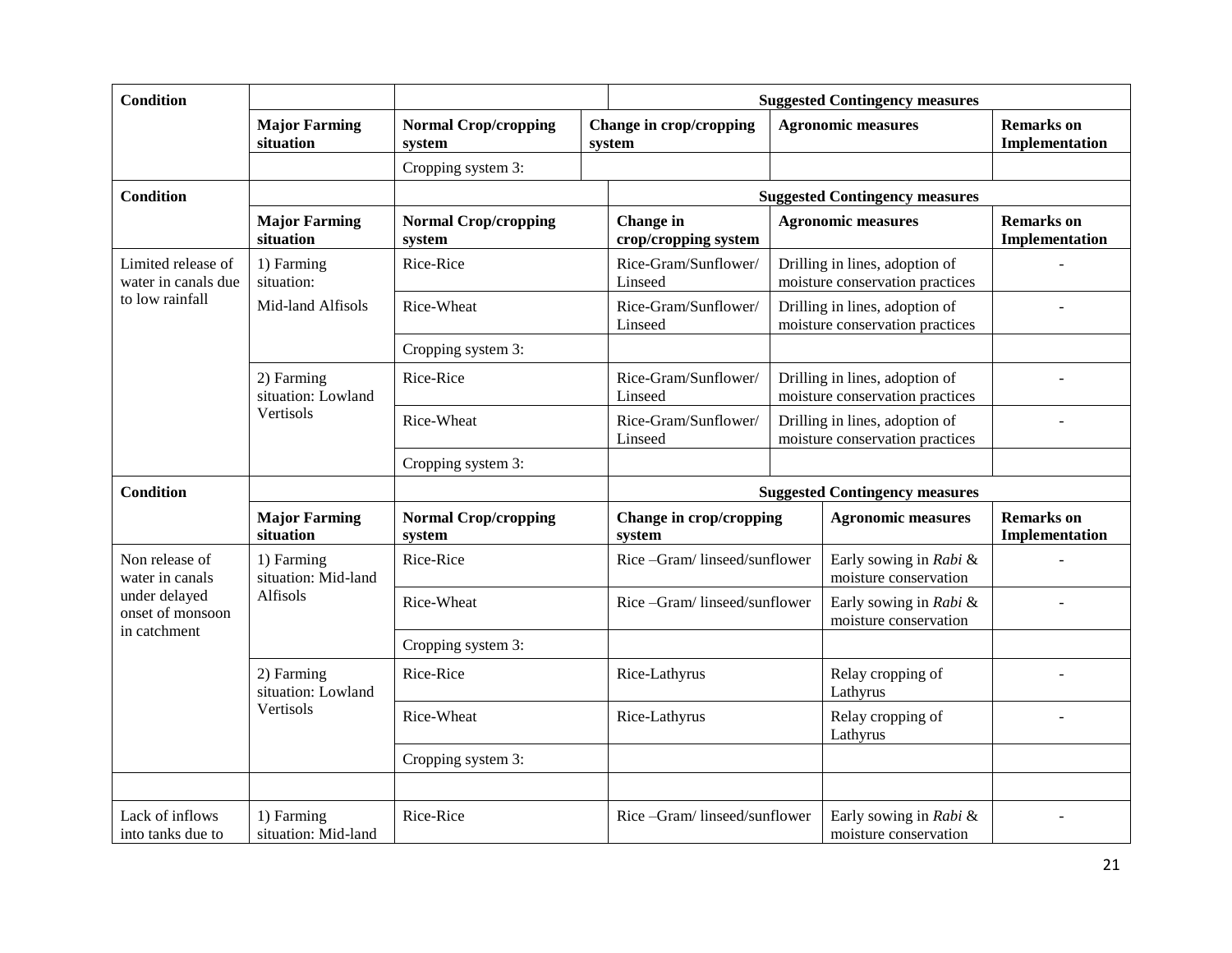| <b>Condition</b>                  |                                   |                                       | <b>Suggested Contingency measures</b> |  |                                                 |                                     |
|-----------------------------------|-----------------------------------|---------------------------------------|---------------------------------------|--|-------------------------------------------------|-------------------------------------|
|                                   | <b>Major Farming</b><br>situation | <b>Normal Crop/cropping</b><br>system | Change in crop/cropping<br>system     |  | <b>Agronomic measures</b>                       | <b>Remarks</b> on<br>Implementation |
| insufficient<br>/delayed onset of | Alfisols                          | Rice-Wheat                            | Rice -Gram/linseed/sunflower          |  | Early sowing in Rabi &<br>moisture conservation |                                     |
| monsoon                           |                                   | Cropping system 3:                    |                                       |  |                                                 |                                     |
|                                   | 2) Farming<br>situation: Lowland  | Rice-Rice                             | Rice-Lathyrus                         |  | Relay cropping of<br>Lathyrus                   |                                     |
|                                   | Vertisols                         | Rice-Wheat                            | Rice-Lathyrus                         |  | Relay cropping of<br>Lathyrus                   |                                     |
|                                   |                                   | Cropping system 3:                    |                                       |  |                                                 |                                     |
| Insufficient<br>groundwater       | 1) Farming<br>situation: Mid-land | Rice-Rice                             | Rice-Pulses/oilseeds                  |  | Early sowing in Rabi &<br>moisture conservation |                                     |
| recharge due to<br>low rainfall   | Alfisols                          | Rice-Wheat                            | Rice-Pulses/oilseeds                  |  | Early sowing in Rabi &<br>moisture conservation |                                     |
|                                   |                                   | Cropping system 3:                    |                                       |  |                                                 |                                     |
|                                   | 2) Farming                        | Rice-Rice                             | Rice-Pulses/oilseeds                  |  |                                                 | $\sim$                              |
|                                   | situation: Lowland<br>Vertisols   | Rice-Wheat                            | Rice-Pulses/oilseeds                  |  | $\blacksquare$                                  | $\sim$                              |
|                                   |                                   | Cropping system 3:                    |                                       |  |                                                 |                                     |

#### **2.2 Unusual rains (untimely, unseasonal etc)** (for both rainfed and irrigated situations)

| Condition                                                                         | <b>Suggested contingency measure</b>        |                                     |                        |                           |  |  |  |  |  |
|-----------------------------------------------------------------------------------|---------------------------------------------|-------------------------------------|------------------------|---------------------------|--|--|--|--|--|
| <b>Continuous high</b><br>rainfall in a short<br>span leading to<br>water logging | <b>Vegetative stage</b>                     | <b>Flowering stage</b>              | Crop maturity stage    | Post harvest              |  |  |  |  |  |
| Paddy                                                                             | Provision of drainage; if rains are intense | Provision of drainage; if rains are | Provision of           | Provision of drainage; if |  |  |  |  |  |
| Pulses & oilseeds                                                                 | Provision of drainage; if rains are intense | intense                             | drainage; if rains are | rains are intense         |  |  |  |  |  |
| Wheat                                                                             | Provision of drainage; if rains are intense |                                     | intense                |                           |  |  |  |  |  |
| <b>Horticulture</b>                                                               |                                             |                                     |                        |                           |  |  |  |  |  |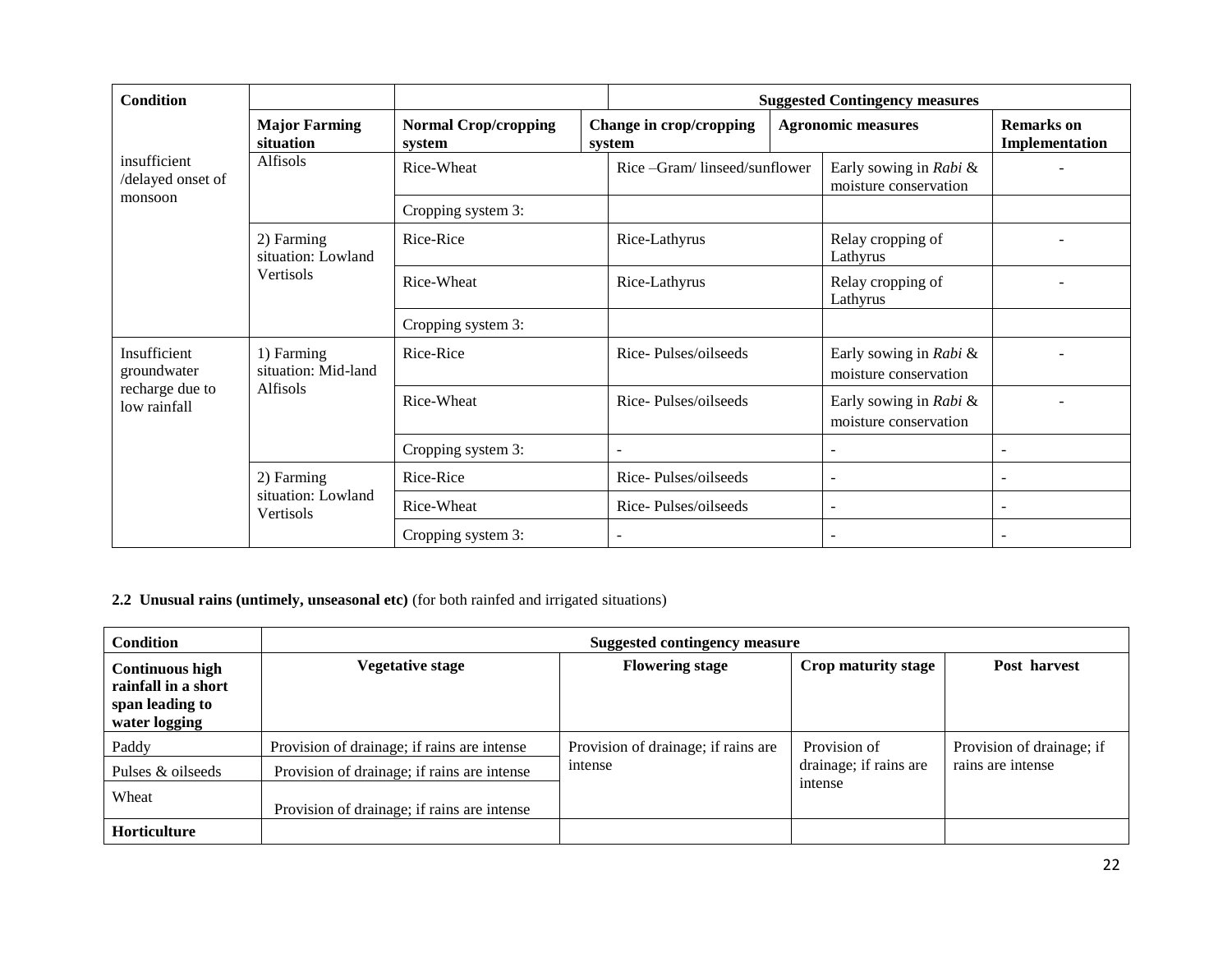| (Vegetables)                                                            |                                              |                                                                       |                                                          |                                                       |
|-------------------------------------------------------------------------|----------------------------------------------|-----------------------------------------------------------------------|----------------------------------------------------------|-------------------------------------------------------|
| Tomato                                                                  | Drain out-excess water $\&$ gap filling      |                                                                       |                                                          |                                                       |
| <b>Brinjal</b>                                                          | Drain out-excess water & gap filling         |                                                                       | Drain out-excess                                         |                                                       |
| Bhendi                                                                  | Drain out-excess water & gap filling         | Drain out-excess water and spray<br>the plano fix @ 10 ppm to control | water staking the<br>plants and picking the              |                                                       |
| Cauliflower                                                             | Drain out-excess water & gap filling         | the flower drop                                                       | fruit                                                    | Drain out-excess water<br>keep the produce in shed    |
| Cabbage                                                                 | Drain out-excess water $\&$ gap filling      |                                                                       |                                                          | at higher elevation and<br>cover with plastic sheets  |
| <b>Fruits</b>                                                           |                                              |                                                                       |                                                          |                                                       |
| Mango                                                                   | Drain out-excess water & gap filling         |                                                                       |                                                          |                                                       |
| Guava                                                                   | Drain –out excess water $\&$ gap filling     |                                                                       | Drain out excess                                         |                                                       |
| Citrus                                                                  | Drain-out excess water & gap filling         | Drain out excess water and spray<br>the planofix @ 10 ppm to control  | water and picking the<br>fruits at pre-maturity<br>stage | excess water keep the<br>produce in shed at higher    |
| Papaya                                                                  | Drain –out excess water $\&$ gap filling     | the flower drops                                                      |                                                          | elevation & cover it with<br>plastic sheet and fruits |
| Banana                                                                  | Drain –out excess water $\&$ gap filling     |                                                                       |                                                          | may the used for pickle,<br>jam, jelly & as vegetable |
| Heavy rainfall with<br>high speed winds in<br>a short span <sup>2</sup> |                                              |                                                                       |                                                          |                                                       |
| Paddy                                                                   | Provision of drainage                        | Provision of drainage                                                 | drainage                                                 | drainage                                              |
| Pulses & oilseeds                                                       | Provision of drainage                        | Provision of drainage                                                 | drainage                                                 | drainage                                              |
| Crop3                                                                   |                                              |                                                                       |                                                          |                                                       |
| Crop4                                                                   |                                              |                                                                       |                                                          |                                                       |
| Crop5                                                                   |                                              |                                                                       |                                                          |                                                       |
| Horticulture                                                            |                                              |                                                                       |                                                          |                                                       |
| Tomato                                                                  | Drain out-excess water $\&$ gap filling $\&$ |                                                                       | Drain out-excess                                         |                                                       |
| <b>Brinjal</b>                                                          | Staking the plants                           | Drain out-excess water and spray                                      | water                                                    | Drain out-excess water                                |
| Bhendi                                                                  |                                              | the plano fix $@10$ ppm to control<br>the flower drop                 |                                                          | and keep the produce in<br>shed at higher elevation   |
| Cauli flower                                                            |                                              |                                                                       |                                                          | and cover with plastic<br>sheets                      |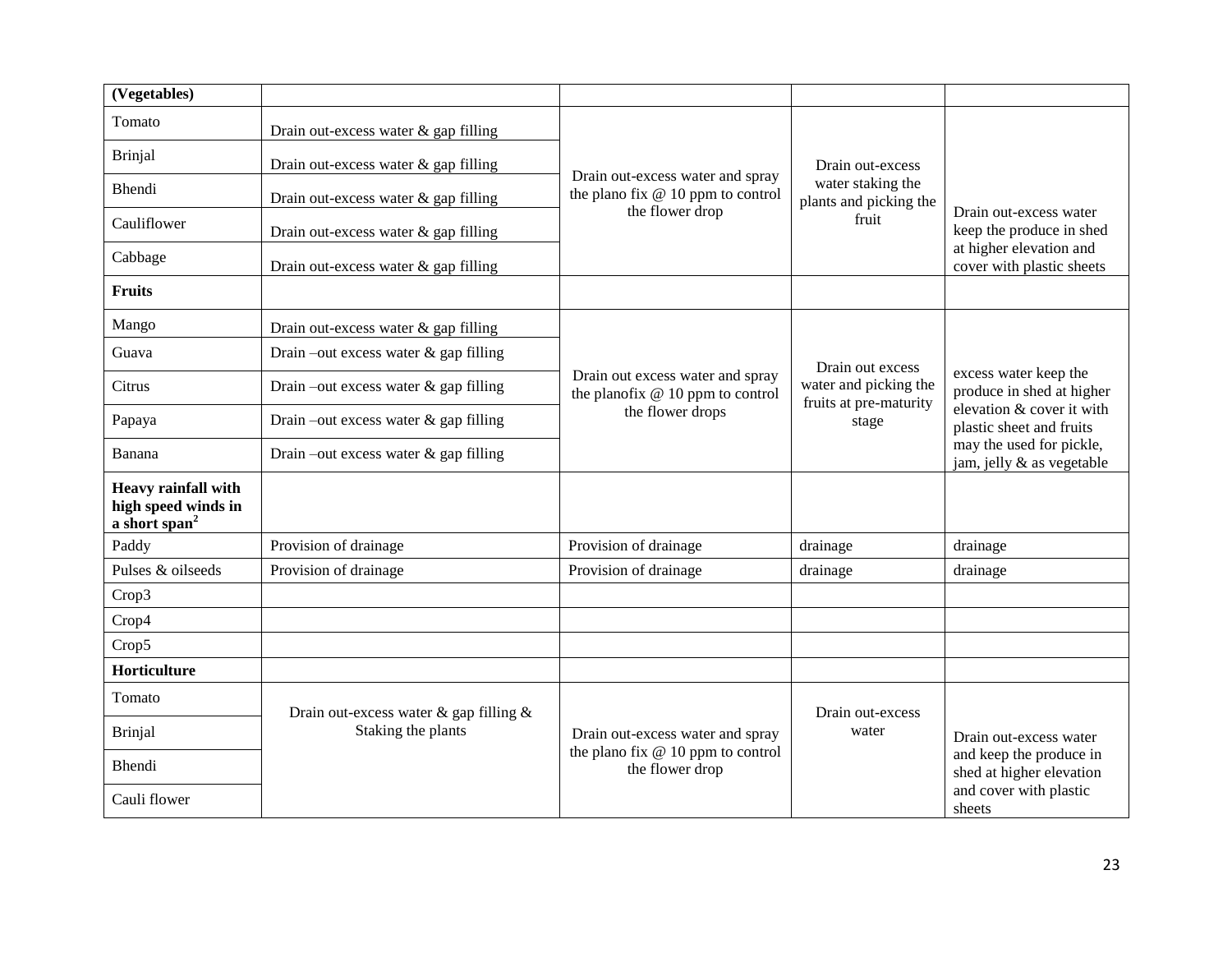| Cabbage |                                                                   |                                                                       |                                                 |                                                        |
|---------|-------------------------------------------------------------------|-----------------------------------------------------------------------|-------------------------------------------------|--------------------------------------------------------|
| Mango   |                                                                   |                                                                       |                                                 |                                                        |
| Guava   |                                                                   |                                                                       | Drain out excess                                | Drain out the excess water                             |
| Citrus  | Drain out-excess water $\&$ gap filling $\&$<br>Staking the plant | Drain out excess water and spray<br>the planofix $@10$ ppm to control | water and picking the<br>fruits at pre-maturity | keep the produce in shed<br>at higher elevation $\&$   |
| Papaya  |                                                                   | the flower drops                                                      | stage & collect the<br>fallen fruits            | cover it with plastic sheet<br>and fruits may the used |
| Banana  |                                                                   |                                                                       |                                                 | for pickle, jam, jelly $\&$ as<br>vegetable            |

| <b>Outbreak of pests</b><br>and diseases due to<br>unseasonal rains |                                                                                                                                                                                                                                                                                                                              |                                                                                                                                                                    |                                                                                                                                                     |  |
|---------------------------------------------------------------------|------------------------------------------------------------------------------------------------------------------------------------------------------------------------------------------------------------------------------------------------------------------------------------------------------------------------------|--------------------------------------------------------------------------------------------------------------------------------------------------------------------|-----------------------------------------------------------------------------------------------------------------------------------------------------|--|
| Rice (rain fed)                                                     | Cut worm, army worm (swarming<br>caterpillar) (i) Insect-pest monitoring(ii)<br>clean cultivation in crop field along with<br>bunds (iii) Collection and destruction of egg<br>mass (iv) Soil trenching/mechanical barrier<br>all along the infested fields (iv) Use of<br>chlorpyriphos/fenvalerate dusts @ 20-25<br>kg/ha. | Gundhi bug (i) Spray of<br>chlorpyriphos/malathion @ 02<br>ml./lr. on the inested crop                                                                             | Army worm (i) Field<br>flooding with water<br>(i) Spraying of<br>mixture of malathion<br>$(01 \text{ ml/lr})$ and<br>dichlorovos (0.5<br>$ml/lr$ ). |  |
| Rice (transplanted)                                                 | Cut worm, army worm (swarming<br>caterpillar) (i) Insect-pest monitoring(ii)<br>clean cultivation in crop field along with<br>bunds (iii) Collection and destruction of egg<br>mass (iv) Soil trenching/mechanical barrier<br>all along the infested fields (iv) Use of<br>chlorpyriphos/fenvalerate dusts @ 20-25<br>kg/ha. | Gundhi bug (i) Spray of<br>chlorpyriphos/malathion @ 02<br>ml./lr. on the inested crop                                                                             | Army worm (i) Field<br>flooding with water<br>(i) Spraying of<br>mixture of malathion<br>$(01 \text{ ml/lr})$ and<br>dichlorovos (0.5<br>$ml/lr$ ). |  |
| Soybean                                                             | Foliage feeders (larval pest) (i) Weekly<br>collection and destruction of egg masses and<br>tiny larvae along with the leaves (ii)<br>Spraying of Triazophos @ 2 ml./lr of water                                                                                                                                             | Foliage feeders (larval pest)<br>(i)Weekly collection and<br>destruction of egg masses and<br>tiny larvae along with the leaves<br>(ii) Spraying of Triazophos @ 2 |                                                                                                                                                     |  |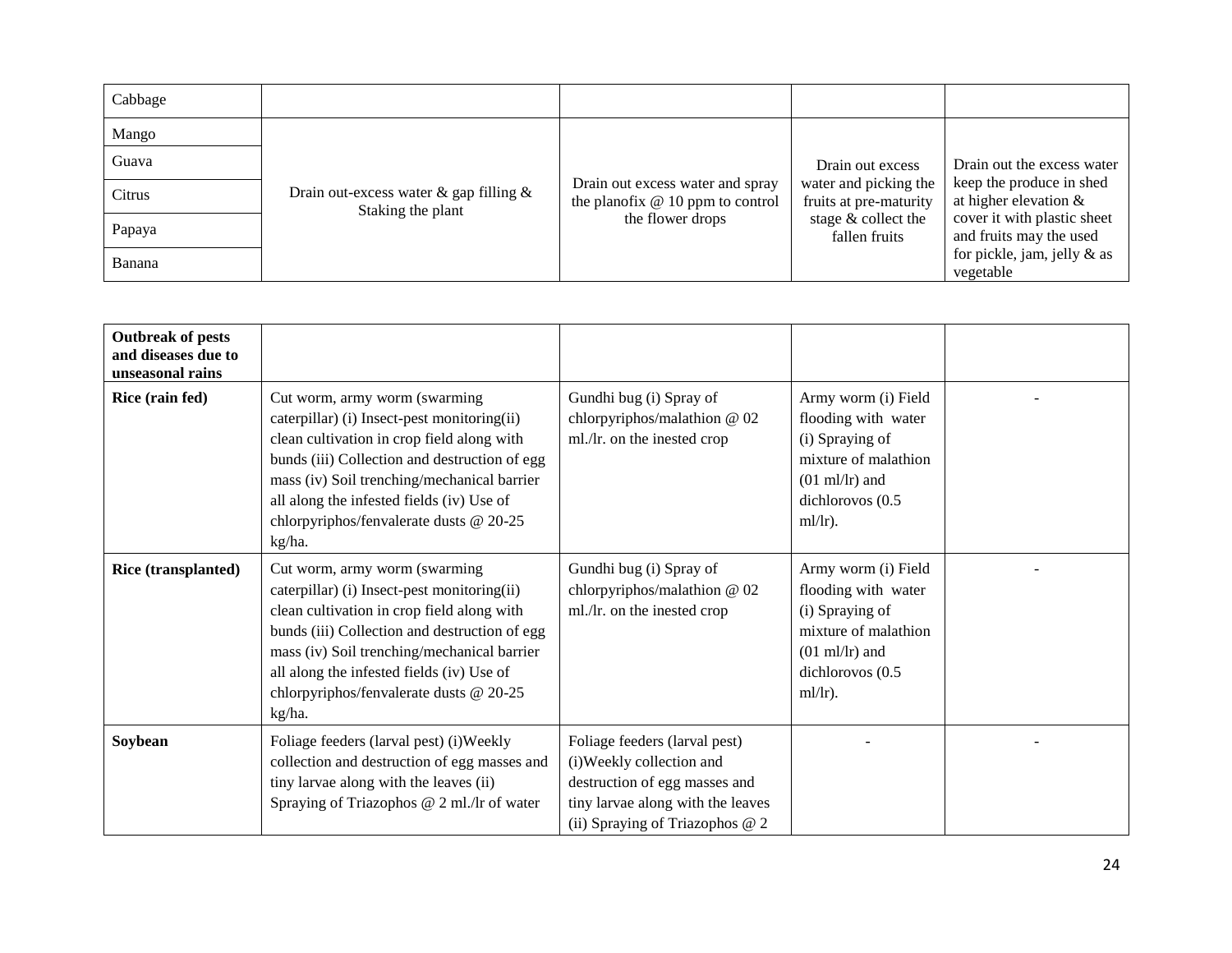|                    |                                                                                                                                                   | ml./lr of water                                                                                                                                                                        |                                          |            |
|--------------------|---------------------------------------------------------------------------------------------------------------------------------------------------|----------------------------------------------------------------------------------------------------------------------------------------------------------------------------------------|------------------------------------------|------------|
| <b>Maize</b>       | Stem borer (i) collection and destruction of<br>dead hearts along with larva (ii) Use of<br>carbofuran $4 - 5$ granules in the each leaf<br>whorl |                                                                                                                                                                                        |                                          |            |
| Pigeon pea         | Jassid and foliage feeding insects                                                                                                                | Pod borer complex                                                                                                                                                                      |                                          |            |
|                    | (i) spraying of monocrotophos $@ 1.11$ ml./lr.<br>of water.                                                                                       | (i) weeklt collection and<br>destruction of larvae(ii) use of<br>pheromone trap against $H$ .<br>armigera.(iii) Spraying of<br>Triazophos @ 2 ml./lr or<br>quinalphos @ 02ml. of water |                                          |            |
| Groundnut          | Jassid and foliage feeding insects (i)<br>spraying of monocrotophos @ 1.11 ml./lr. of<br>water.                                                   |                                                                                                                                                                                        |                                          |            |
| <b>Sesame</b>      | Jassid and foliage feeding insects (i)<br>spraying of monocrotophos @ 1.11 ml./lr. of<br>water.                                                   |                                                                                                                                                                                        |                                          |            |
| Moong/urd          | White fly (i) Acetameprid @ $0.20$ g/lr or<br>dimethate @ 1ml./lr. of water.                                                                      |                                                                                                                                                                                        |                                          |            |
|                    |                                                                                                                                                   |                                                                                                                                                                                        |                                          |            |
|                    |                                                                                                                                                   |                                                                                                                                                                                        |                                          |            |
| Horticulture       |                                                                                                                                                   |                                                                                                                                                                                        |                                          |            |
| Tomato             |                                                                                                                                                   |                                                                                                                                                                                        | Drain out-excess                         |            |
| <b>Brinjal</b>     |                                                                                                                                                   |                                                                                                                                                                                        | water and drenching<br>with fangicide to |            |
| <b>Bhendi</b>      | Drain out excess water Drenching with                                                                                                             | Drain out-excess water and spray<br>the plano fix $@10$ ppm to control                                                                                                                 | control wilt                             |            |
| Cauli flower       | fungicide to control wilt & damping off.                                                                                                          | the flower drop                                                                                                                                                                        |                                          |            |
| Cabbage            |                                                                                                                                                   |                                                                                                                                                                                        |                                          | <b>NIL</b> |
| <b>Fruit Crops</b> |                                                                                                                                                   |                                                                                                                                                                                        |                                          |            |
| Mango              | Drain out-excess water Drenching with                                                                                                             | Drain out-excess water Spray 0.2                                                                                                                                                       | Drain out excess                         | <b>NIL</b> |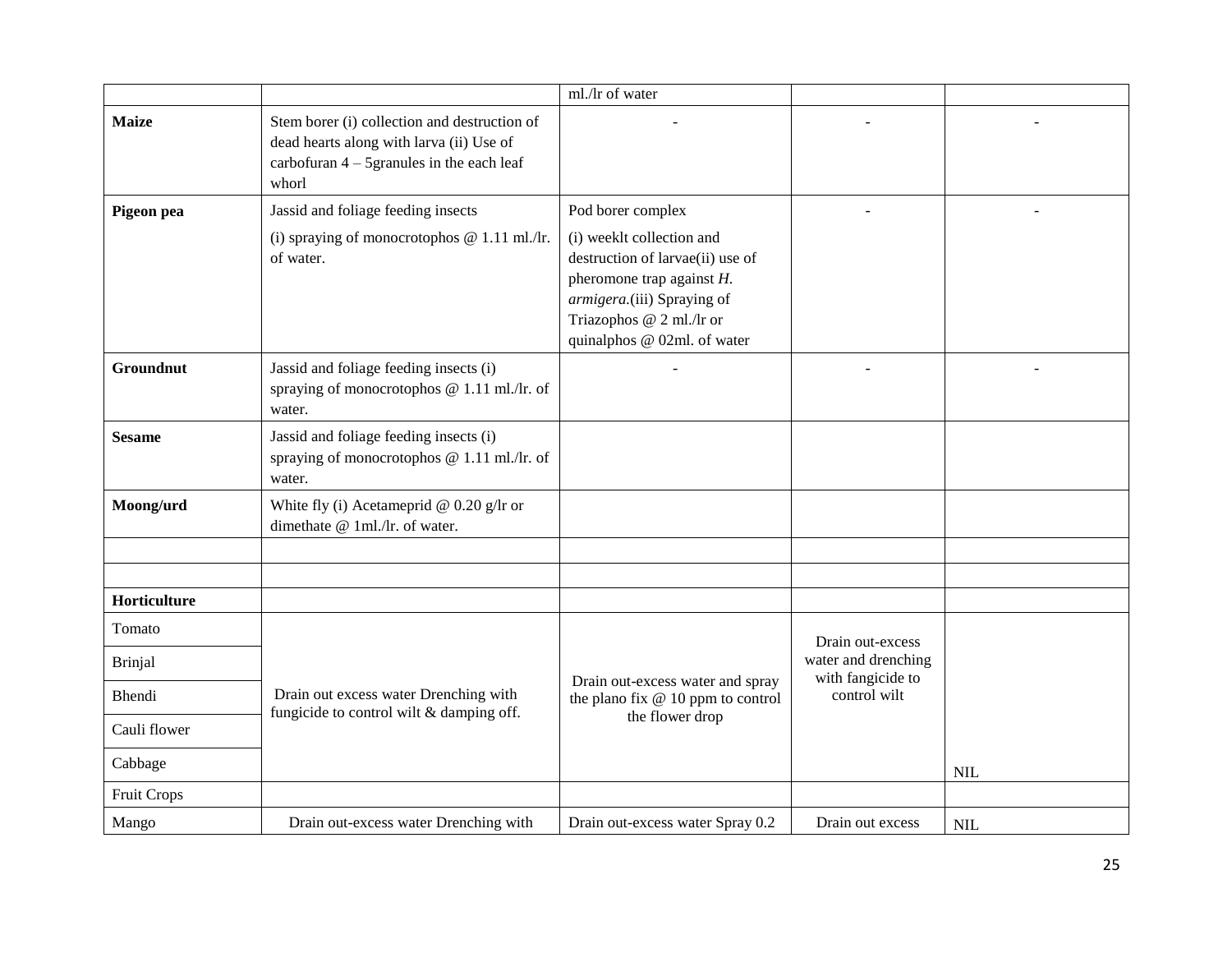| Guava  | fangicide to control rotting | % wt sulpher powder to control                                        | water and picking the           |  |
|--------|------------------------------|-----------------------------------------------------------------------|---------------------------------|--|
| Citrus |                              | powdery miedew,                                                       | fruits at pre-maturity<br>stage |  |
|        |                              |                                                                       |                                 |  |
| Papaya |                              | Spray 0.5 % copper oxy chloride<br>to control citrus canker in citrus |                                 |  |
| Banana |                              | spp                                                                   |                                 |  |

#### **2.3 Floods**

| <b>Condition</b>                                            | <b>Suggested contingency measure</b>                                 |                         |                           |                       |
|-------------------------------------------------------------|----------------------------------------------------------------------|-------------------------|---------------------------|-----------------------|
| Transient water logging/ partial<br>inundation <sup>1</sup> | Seedling / nursery stage                                             | <b>Vegetative stage</b> | <b>Reproductive stage</b> | At harvest            |
| Paddy                                                       | Provision of drainage                                                | Provision of drainage   | Provision of drainage     | Provision of drainage |
| Kharif oil seeds & pulses                                   | Provision of drainage                                                | Provision of drainage   | Provision of drainage     | Provision of drainage |
| <b>Horticulture</b>                                         |                                                                      |                         |                           | ۰                     |
| <b>Continuous submergence</b>                               |                                                                      |                         |                           |                       |
| for more than 2 days                                        |                                                                      |                         |                           |                       |
| Paddy                                                       | Provision of drainage/ growing of<br>tolerant varieties like; Pankaj | Provision of drainage   | Provision of drainage     | Provision of drainage |
| Sea water intrusion                                         | Not applicable                                                       |                         |                           |                       |

## **2.4 Extreme events: Heat wave / Cold wave/Frost/ Hailstorm /Cyclone**

| <b>Extreme event type</b>     | Suggested contingency measure <sup>r</sup> |                         |                                                                         |            |
|-------------------------------|--------------------------------------------|-------------------------|-------------------------------------------------------------------------|------------|
|                               | Seedling / nursery stage                   | <b>Vegetative stage</b> | <b>Reproductive stage</b>                                               | At harvest |
| <b>Heat Wave</b> <sup>p</sup> |                                            |                         |                                                                         |            |
| Paddy                         | Situation doesn't arise in Kharif rice     |                         | Irrigation/impounding a thin layer of water<br>only in <i>boro</i> rice | --         |
| Wheat                         | Situation doesn't arise in this stage      |                         | Irrigation                                                              |            |
| Summer pulses $&$<br>oilseeds | Situation doesn't arise in this stage      |                         | Light irrigation                                                        | -          |
| Horticulture                  |                                            |                         |                                                                         |            |
| Cold wave                     | Doesn't prevail in the region              |                         |                                                                         |            |